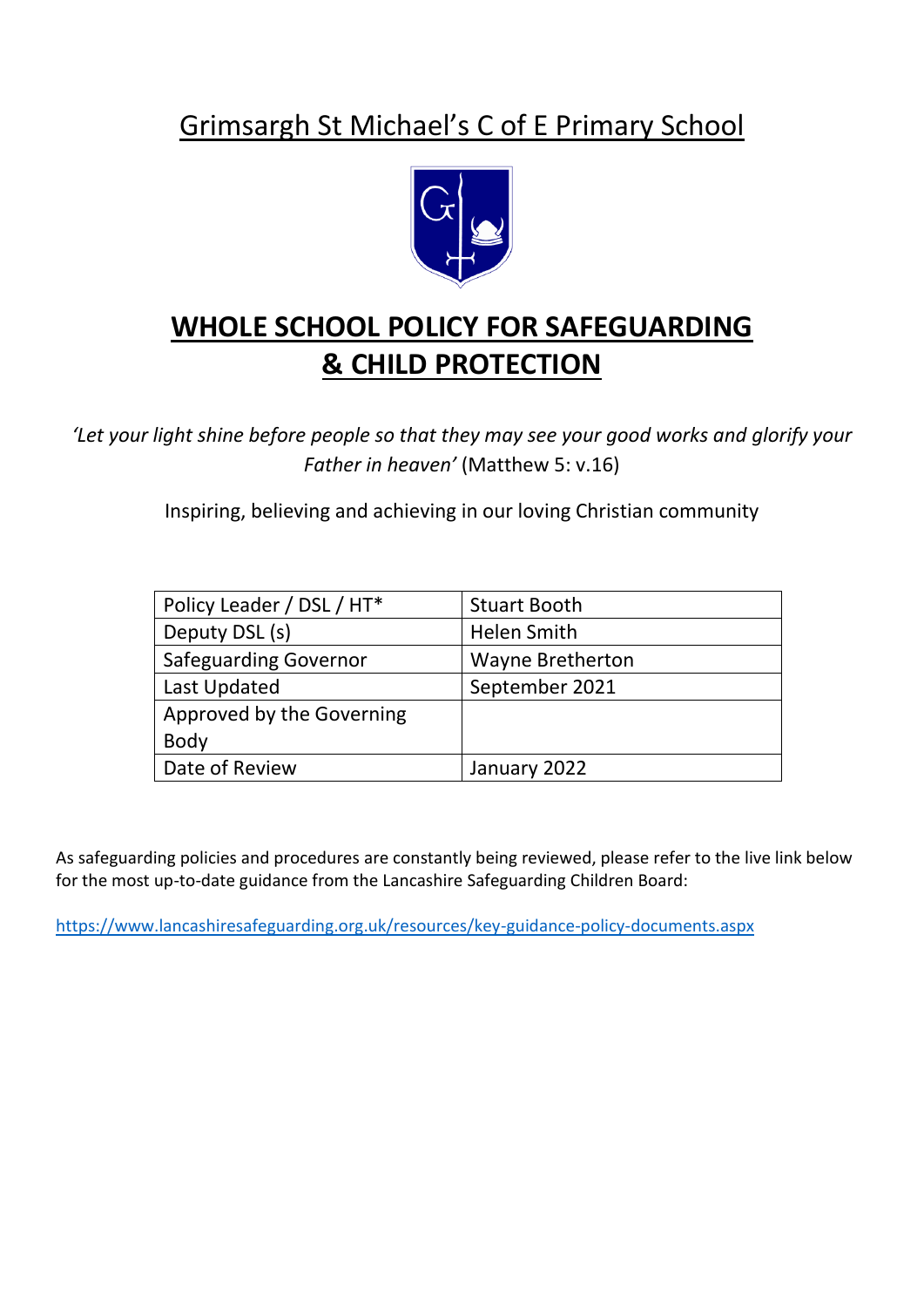The purpose of this safeguarding policy is to ensure every child who is a registered pupil at our school is safe and protected from harm. The Department for Education (DfE) 'Keeping Children Safe in Education' (September 2020), states safeguarding and promoting the welfare of children is defined for the purposes of this guidance as:

- Protecting children from maltreatment;
- Preventing impairment of children's mental and physical health or development;
- Ensuring that children grow up in circumstances consistent with the provision of safe and effective care; and
- Taking action to enable all children to have the best outcomes.

This policy will give clear direction to all stakeholder about expectations and our legal responsibility to safeguard and promote the welfare of all children at our school.

Grimsargh St Michael's C of E Primary School fully recognises the contribution it can make to protect children from harm and to support and promote the welfare of all children who are registered pupils at our school. This policy applies to all stakeholders; pupils, staff, parents, governors, volunteers and visitors.

This policy should be read in conjunction with the School's Safeguarding Portfolio.

No single professional can have a full picture of a child's needs and circumstances. If children and families are to receive the right help at the right time, **everyone** who comes into contact with them has a role to play in identifying concerns, sharing information and taking prompt action.

The Children Acts 1989 and 2004, states a child is anyone who has not reached their 18<sup>th</sup> birthday. The commitment to safeguarding and promoting the welfare of children however will extend to all children who visit Grimsargh St Michael's as well as all pupils of school.

| <b>KEY AREA</b>                     |                                                                                                                                                                                                                                                                                                                                                                                                                                                                                                                                                                                                                                                                                                                                                                                                                                                                                                                                                                                                                                                                                                                                                                                                                                                                                                                                                                                                                                                                                                                                                            |
|-------------------------------------|------------------------------------------------------------------------------------------------------------------------------------------------------------------------------------------------------------------------------------------------------------------------------------------------------------------------------------------------------------------------------------------------------------------------------------------------------------------------------------------------------------------------------------------------------------------------------------------------------------------------------------------------------------------------------------------------------------------------------------------------------------------------------------------------------------------------------------------------------------------------------------------------------------------------------------------------------------------------------------------------------------------------------------------------------------------------------------------------------------------------------------------------------------------------------------------------------------------------------------------------------------------------------------------------------------------------------------------------------------------------------------------------------------------------------------------------------------------------------------------------------------------------------------------------------------|
| $COVID - 19$                        | Keeping Children Safe in Education (KCSIE) remains in force throughout the response to<br>coronavirus (COVID-19). However, Grimsargh St Michael's recognises that further<br>measures or adaptations to current policies and procedures may be required in response<br>to the pandemic. Any such measures will be detailed and communicated through<br>addendums to the policy, when necessary, and shared with all stakeholders.<br>Grimsargh St Michael's will continue to follow up to date Government Guidance.                                                                                                                                                                                                                                                                                                                                                                                                                                                                                                                                                                                                                                                                                                                                                                                                                                                                                                                                                                                                                                        |
| <b>Statutory</b><br><b>Guidance</b> | Education Act 2002: Section 175 of the Education Act 2002 requires local<br>$\bullet$<br>education authorities and the governors of maintained schools and further<br>education (FE) colleges to make arrangements to ensure that their functions are<br>carried out with a view to safeguarding and promoting the welfare of children.<br>Section 157 of the same act and the Education (Independent Schools Standards)<br>(England) Regulations 2003 require proprietors of independent schools (including<br>academies and city technology colleges) to have arrangements to safeguard and<br>promote the welfare of children who are pupils at the school.<br><b>Working Together to Safeguard Children 2018</b> sets out organisational<br>responsibilities for schools and colleges and this applies to maintained,<br>independent, academies, free schools and alternative non provision academies<br>Keeping Children Safe in Education 2020: Statutory guidance for schools and<br>colleges 2020 was issued under Section 175 of the Education Act 2002, the<br>Education (Independent School Standards) Regulations 2014 and the Education<br>(Non-Maintained Special Schools) (England) Regulations 2011. This contains<br>information on what schools and colleges should do and sets out the legal duties<br>with which schools must comply<br>What to do if you are worried a child is being abused<br><b>Guidance for Safer Working Practice (with Addendum April 2020)</b><br><b>The Children Act 1989</b><br><b>The Children Act 2004</b> |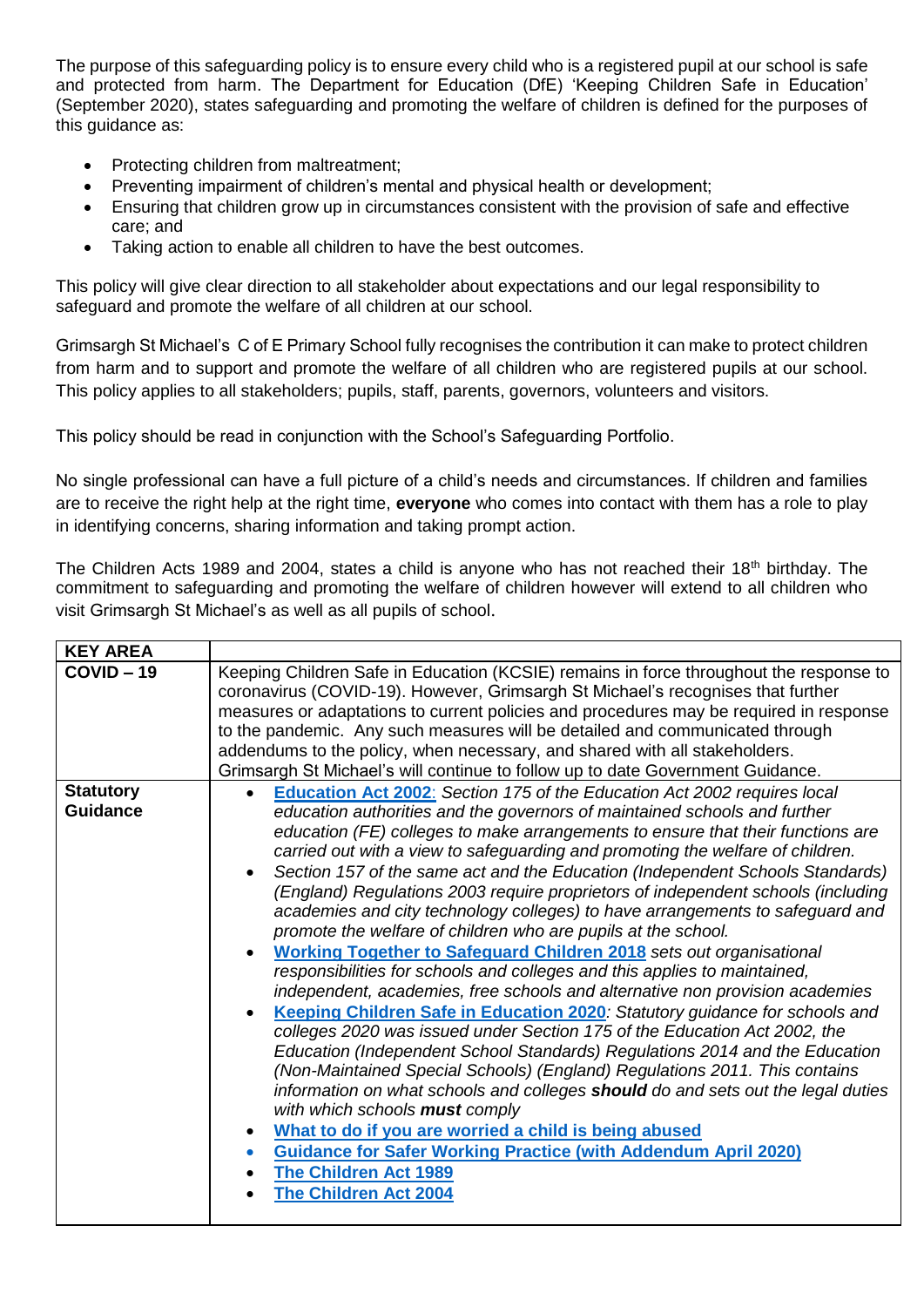| <b>Ethos</b>            | Grimsargh St Michael's recognises that high self-esteem, confidence, peer support                |
|-------------------------|--------------------------------------------------------------------------------------------------|
|                         | and clear lines of communication with trusted adults helps all children, especially              |
|                         | those at risk of, or suffering abuse. We therefore ensure that:                                  |
|                         | ALL staff, volunteers and governors contribute to an ethos where children feel                   |
|                         | secure and safe                                                                                  |
|                         | ALL children have opportunities to communicate and know that they are listened                   |
|                         | to                                                                                               |
|                         | ALL children's wishes, feelings and views will be taken into account when<br>$\bullet$           |
|                         | decisions are being made about how to keep them safe                                             |
|                         | ALL children know that they can communicate with any adult in school if they are<br>$\bullet$    |
|                         | worried or in difficulty                                                                         |
|                         | ALL staff and volunteers will contribute to providing a curriculum which will equip              |
|                         | children with the skills they need to stay safe and be able to communicate when                  |
|                         |                                                                                                  |
|                         | they do not feel safe                                                                            |
|                         | ALL staff and volunteers will contribute to providing a curriculum which will help               |
|                         | children develop an attitude which will enable them to enter adulthood                           |
|                         | successfully and reach their full potential                                                      |
|                         | ALL staff, volunteers and governors will establish effective, supportive and                     |
|                         | positive relationships with parents, carers, pupils and professionals.                           |
|                         |                                                                                                  |
| Roles &                 | Grimsargh St Michael's is committed to providing the relevant personnel with clear               |
| <b>Responsibilities</b> | and explicit roles and responsibilities to ensure accountability when safeguarding               |
|                         | children. We therefore ensure that:                                                              |
|                         |                                                                                                  |
|                         | All adults, including volunteers, working in or on behalf of the school will:                    |
|                         | Demonstrate an understanding that safeguarding is everyone's responsibility                      |
|                         | Maintain and demonstrate a mind set of "it could happen here"<br>$\bullet$                       |
|                         | Do all they can within the capacity of their role, to keep ensure that children are<br>$\bullet$ |
|                         | protected from harm                                                                              |
|                         | ALL staff are fully aware of the importance of mental health in relation to                      |
|                         | safeguarding and are aware of the addition of mental health in the definition of                 |
|                         | safeguarding. (Definition above.)                                                                |
|                         | All staff should also be aware that mental health problems can, in some cases, be                |
|                         | an indicator that a child has suffered or is at risk of suffering abuse, neglect or              |
|                         | exploitation                                                                                     |
|                         | Do all they can within the capacity of their role, to ensure that children grow up in            |
|                         | circumstances consistent with safe and effective care                                            |
|                         | Do all they can within the capacity of their role, to ensure that children have the              |
|                         | $\bullet$<br>best outcomes                                                                       |
|                         |                                                                                                  |
|                         | Report cases of suspected abuse or concerns to the DSL. This will be done as                     |
|                         | soon as possible using the school's agreed format                                                |
|                         | Report lower level concerns to the DSL<br>٠                                                      |
|                         | Monitor all pupils, particularly those that are deemed vulnerable<br>٠                           |
|                         | Report any concerns regarding adults conduct to the DSL or Headteacher<br>$\bullet$              |
|                         | All staff, if they have concerns, should be act immediately and should always<br>$\bullet$       |
|                         | speak to the DSL or Deputy, recognising that early information sharing is vital in               |
|                         | keeping children safe. In exceptional circumstances staff will consider speaking to              |
|                         | a member of SLT or Children's Social Care to discuss safeguarding concerns if                    |
|                         | the DSL is not immediately available as all staff are aware that ANYBODY can                     |
|                         | make a referral.                                                                                 |
|                         | All staff should be aware of the process for making referrals to children's social               |
|                         | care and for statutory assessments under the Children Act 1989, especially                       |
|                         | section 17 (children in need) and section 47 (a child suffering, or likely to suffer,            |
|                         | significant harm) that may follow a referral, along with the role they might be                  |
|                         | expected to play in such assessments.                                                            |
|                         |                                                                                                  |
|                         |                                                                                                  |
|                         |                                                                                                  |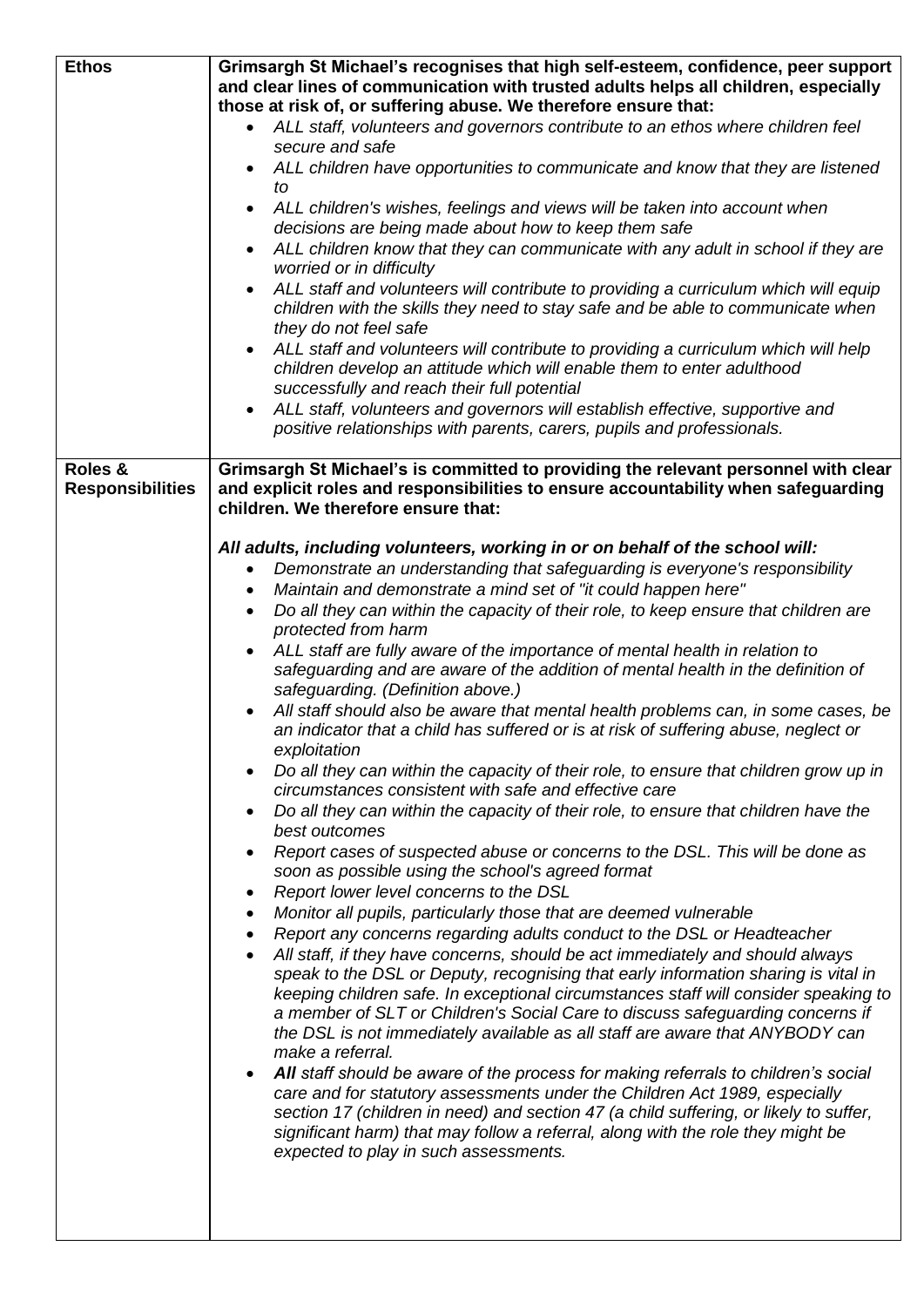| The Governing Body will:                                                                                                                                                                  |
|-------------------------------------------------------------------------------------------------------------------------------------------------------------------------------------------|
| Ensure that the policies, procedures and training in Grimsargh St Michael's are<br>effective and comply with the law at all times                                                         |
| Ensure that safeguarding policies and procedures are followed by all staff                                                                                                                |
| Put in place safeguarding responses in cases where children go missing from<br>education                                                                                                  |
| Appoint a DSL and back-ups and ensure that they are provided with appropriate                                                                                                             |
| support, funding, training, resources and time to carry out their role<br>Ensure the school or college contributes to inter-agency working in line with                                   |
| statutory guidance Working together to safeguard children 2018                                                                                                                            |
| Ensure that safeguarding procedures take into account local guidance including<br>$\bullet$<br><b>Lancashire Continuum of Need and Thresholds Guidance</b>                                |
| Ensure that staff members undergo safeguarding training at induction                                                                                                                      |
| Ensure that DSLs and all staff, volunteers and Governors are trained and updated<br>regarding safeguarding regularly in compliance with Keeping Children Safe in<br><b>Education 2020</b> |
| Ensure that children are safe online by ensuring that appropriate filters and<br>$\bullet$                                                                                                |
| monitoring systems are in place- see Online safety policy                                                                                                                                 |
| Ensure that safeguarding is embedded within the curriculum<br>٠                                                                                                                           |
| Prevent people who pose a risk of harm from working with children<br>$\bullet$                                                                                                            |
| Ensure there are procedures in place to manage allegations against teachers,<br>$\bullet$<br>head teachers, principals, volunteers and other staff including supply staff                 |
| Ensure staff in school are aware of, and policies reflect, an understanding of                                                                                                            |
| specific issues such as peer on peer abuse and safeguarding children with<br>disabilities and special educational needs                                                                   |
| Ensure that all practice and procedures operate with the best interests of the<br>child at their heart                                                                                    |
| Appoint a designated teacher to promote the education of CLA<br>$\bullet$                                                                                                                 |
| Ensure that all staff are aware of safeguarding issues and vulnerabilities                                                                                                                |
| associated with CLA.                                                                                                                                                                      |
| The DSL will:                                                                                                                                                                             |
| Be fully familiar with the role of the DSL as detailed in Keeping Children<br>Safe in Education 2020, Annex B and adhere to this role. This includes but<br>is not conclusive to:-        |
| take lead responsibility for safeguarding and child protection                                                                                                                            |
| act as a point of contact with the 3 safeguarding partners<br>٠                                                                                                                           |
| manage referrals to Children's Social Care, Police and other agencies including<br>٠<br>Channel                                                                                           |
| work together with other agencies in order to improve outcomes for children                                                                                                               |
| attend DSL training every 2 years<br>٠                                                                                                                                                    |
| undertake Prevent awareness training<br>٠                                                                                                                                                 |
| update their skills and knowledge on a regular basis, but at least annually                                                                                                               |
| raise awareness of safeguarding throughout school and act as a point of support<br>for all staff                                                                                          |
| ensure that this policy is reviewed annually and is available publicly<br>٠                                                                                                               |
| maintain, update and amend the school's safeguarding portfolio regularly<br>٠                                                                                                             |
| ensure that parents are aware of schools responsibilities regarding safeguarding<br>٠<br>and child protection                                                                             |
| maintain accurate safeguarding records that are stored securely<br>٠                                                                                                                      |
| be available during school hours<br>٠                                                                                                                                                     |
| arrange cover of DSL role for any out of hours/out of term activities<br>٠                                                                                                                |
| represent school in multi-agency meetings<br>٠                                                                                                                                            |
| be provided with appropriate support and supervision in order to carry out the role<br>safely and effectively                                                                             |
| understand relevant data protection legislation and regulations, especially the                                                                                                           |
| Data Protection Act 2018 and the General Data Protection Regulation;                                                                                                                      |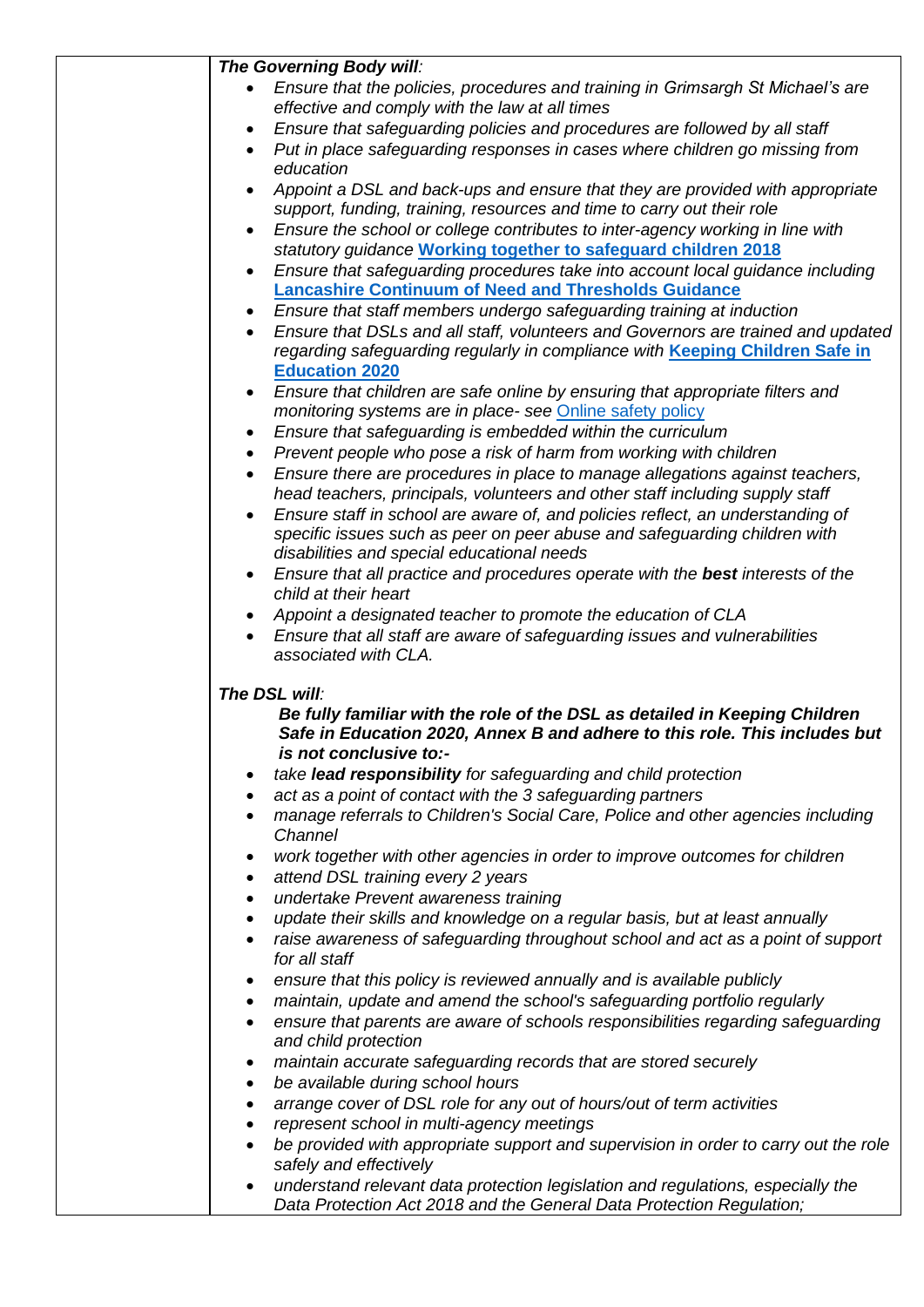|                                                       | take a holistic view to ensure wider environmental factors are considered which<br>$\bullet$<br>may be a threat to safety and welfare of children (Contextual Safeguarding).<br>be responsible for the sharing of child protection files when a child moves to a<br>new school or college<br>liaise with the Local Authority Personal Advisors for any Care Leavers.<br>$\bullet$                                                                                                                                                                                                                                                                                                                                                                                                                                                                                                                                                                                                                                                                                                                                                                                                                                                                                                                                                                                                                                                                                                                                                                                                                                                                                      |
|-------------------------------------------------------|------------------------------------------------------------------------------------------------------------------------------------------------------------------------------------------------------------------------------------------------------------------------------------------------------------------------------------------------------------------------------------------------------------------------------------------------------------------------------------------------------------------------------------------------------------------------------------------------------------------------------------------------------------------------------------------------------------------------------------------------------------------------------------------------------------------------------------------------------------------------------------------------------------------------------------------------------------------------------------------------------------------------------------------------------------------------------------------------------------------------------------------------------------------------------------------------------------------------------------------------------------------------------------------------------------------------------------------------------------------------------------------------------------------------------------------------------------------------------------------------------------------------------------------------------------------------------------------------------------------------------------------------------------------------|
|                                                       | Note: Deputy DSLs should be trained to the equivalent standard as DSL's.                                                                                                                                                                                                                                                                                                                                                                                                                                                                                                                                                                                                                                                                                                                                                                                                                                                                                                                                                                                                                                                                                                                                                                                                                                                                                                                                                                                                                                                                                                                                                                                               |
| Induction,<br><b>Training &amp;</b><br><b>Updates</b> | Grimsargh St Michael's is committed to providing staff and volunteers with the<br>skills and knowledge needed to safeguard children. We therefore ensure that:                                                                                                                                                                                                                                                                                                                                                                                                                                                                                                                                                                                                                                                                                                                                                                                                                                                                                                                                                                                                                                                                                                                                                                                                                                                                                                                                                                                                                                                                                                         |
|                                                       | ALL staff and volunteers will receive Safeguarding Training on induction using<br>[LCC/School] Safeguarding Induction Pack which includes Keeping Children<br>Safe in Education (Part One), Guidance for Safer Working Practice, School<br>Code of Conduct, Staff Handbook and Whistleblowing Policy.<br>Staff induction will also include Child Protection Policy, Staff Behaviour Policy,<br>Role of the DSL and Deputies, Pupil Behaviour Policy and Safeguarding<br>response to children who go missing from education<br>ALL staff and volunteers will receive Safeguarding Training (at least) annually<br>$\bullet$<br>• The DSL/s will provide ALL staff, volunteers and governors with regular<br>safeguarding updates<br>ALL staff, volunteers and governors will read and show an understanding of any<br>updates that are provided<br>DSLs will attend DSL training every 2 years<br>$\bullet$<br>DSLs will update their knowledge, skills and understanding of relevant<br>safeguarding issues on a regular basis<br>The DSL will undertake Prevent awareness training<br>$\bullet$<br>At least one member of staff and one governor will attend Safer Recruitment<br>$\bullet$<br>Training. This will be renewed at least every 5 years<br>ALL staff, volunteers and governors will undertake any additional specialised<br>$\bullet$<br>training on matters such as Child Sexual Exploitation, Prevent, Peer on Peer<br>abuse, Online Safety, FGM etc as is deemed necessary by the SLT/DSL and that<br>is particularly relevant to the context and needs of the setting<br>any staff member will discuss any specific training requirements or gaps in |
|                                                       | knowledge or understanding with the DSL/s<br>Detailed records will be held of staff safeguarding training.<br>$\bullet$                                                                                                                                                                                                                                                                                                                                                                                                                                                                                                                                                                                                                                                                                                                                                                                                                                                                                                                                                                                                                                                                                                                                                                                                                                                                                                                                                                                                                                                                                                                                                |
| <b>Child Protection</b>                               | Grimsargh St Michael's is committed to PREVENTING abuse, PROTECTING                                                                                                                                                                                                                                                                                                                                                                                                                                                                                                                                                                                                                                                                                                                                                                                                                                                                                                                                                                                                                                                                                                                                                                                                                                                                                                                                                                                                                                                                                                                                                                                                    |
|                                                       | children from abuse and SUPPORTING those involved in cases of abuse. We                                                                                                                                                                                                                                                                                                                                                                                                                                                                                                                                                                                                                                                                                                                                                                                                                                                                                                                                                                                                                                                                                                                                                                                                                                                                                                                                                                                                                                                                                                                                                                                                |
|                                                       | therefore ensure that:                                                                                                                                                                                                                                                                                                                                                                                                                                                                                                                                                                                                                                                                                                                                                                                                                                                                                                                                                                                                                                                                                                                                                                                                                                                                                                                                                                                                                                                                                                                                                                                                                                                 |
|                                                       | ALL staff and volunteers understand the importance of teaching children how to<br>keep themselves safe from all types of abuse                                                                                                                                                                                                                                                                                                                                                                                                                                                                                                                                                                                                                                                                                                                                                                                                                                                                                                                                                                                                                                                                                                                                                                                                                                                                                                                                                                                                                                                                                                                                         |
|                                                       | ALL staff and volunteers seek out opportunities that are relevant to their role, to<br>$\bullet$<br>teach children the skills to keep themselves safe                                                                                                                                                                                                                                                                                                                                                                                                                                                                                                                                                                                                                                                                                                                                                                                                                                                                                                                                                                                                                                                                                                                                                                                                                                                                                                                                                                                                                                                                                                                  |
|                                                       | ALL staff and volunteers make and maintain positive and supportive relationships                                                                                                                                                                                                                                                                                                                                                                                                                                                                                                                                                                                                                                                                                                                                                                                                                                                                                                                                                                                                                                                                                                                                                                                                                                                                                                                                                                                                                                                                                                                                                                                       |
|                                                       | with children which enable children to feel safe and valued                                                                                                                                                                                                                                                                                                                                                                                                                                                                                                                                                                                                                                                                                                                                                                                                                                                                                                                                                                                                                                                                                                                                                                                                                                                                                                                                                                                                                                                                                                                                                                                                            |
|                                                       | Safeguarding has a high status throughout school by being on the agenda at staff<br>meetings/briefings, information being readily available on notice boards, regular<br>updates                                                                                                                                                                                                                                                                                                                                                                                                                                                                                                                                                                                                                                                                                                                                                                                                                                                                                                                                                                                                                                                                                                                                                                                                                                                                                                                                                                                                                                                                                       |
|                                                       | ALL staff feel confident in approaching DSLs to raise concerns<br>$\bullet$                                                                                                                                                                                                                                                                                                                                                                                                                                                                                                                                                                                                                                                                                                                                                                                                                                                                                                                                                                                                                                                                                                                                                                                                                                                                                                                                                                                                                                                                                                                                                                                            |
|                                                       | ALL staff and volunteers have an understanding of the four categories of abuse;<br>NEGLECT, EMOTIONAL ABUSE, SEXUAL ABUSE, PHYSICAL ABUSE.                                                                                                                                                                                                                                                                                                                                                                                                                                                                                                                                                                                                                                                                                                                                                                                                                                                                                                                                                                                                                                                                                                                                                                                                                                                                                                                                                                                                                                                                                                                             |
|                                                       | We will use Lancashire's Neglect Strategy 2019 and accompanying toolkit to<br>$\bullet$<br>identify and assess children whose developmental needs are being insufficiently                                                                                                                                                                                                                                                                                                                                                                                                                                                                                                                                                                                                                                                                                                                                                                                                                                                                                                                                                                                                                                                                                                                                                                                                                                                                                                                                                                                                                                                                                             |
|                                                       | met at an early stage, placing them at risk of achieving poor educational,<br>emotional and social outcomes.                                                                                                                                                                                                                                                                                                                                                                                                                                                                                                                                                                                                                                                                                                                                                                                                                                                                                                                                                                                                                                                                                                                                                                                                                                                                                                                                                                                                                                                                                                                                                           |
|                                                       | <b>Lancashire Multi-Agency Neglect Strategy, Neglect Toolkit</b>                                                                                                                                                                                                                                                                                                                                                                                                                                                                                                                                                                                                                                                                                                                                                                                                                                                                                                                                                                                                                                                                                                                                                                                                                                                                                                                                                                                                                                                                                                                                                                                                       |
|                                                       | ALL staff and volunteers understand that there are other ways in which children                                                                                                                                                                                                                                                                                                                                                                                                                                                                                                                                                                                                                                                                                                                                                                                                                                                                                                                                                                                                                                                                                                                                                                                                                                                                                                                                                                                                                                                                                                                                                                                        |
|                                                       | can be abused such as; Online, Child Sexual Exploitation, Female Genital                                                                                                                                                                                                                                                                                                                                                                                                                                                                                                                                                                                                                                                                                                                                                                                                                                                                                                                                                                                                                                                                                                                                                                                                                                                                                                                                                                                                                                                                                                                                                                                               |
|                                                       | Mutilation, Honour Based Abuse, Radicalisation, Trafficking, Slavery, Peer                                                                                                                                                                                                                                                                                                                                                                                                                                                                                                                                                                                                                                                                                                                                                                                                                                                                                                                                                                                                                                                                                                                                                                                                                                                                                                                                                                                                                                                                                                                                                                                             |
|                                                       | Abuse, Forced Marriage and others                                                                                                                                                                                                                                                                                                                                                                                                                                                                                                                                                                                                                                                                                                                                                                                                                                                                                                                                                                                                                                                                                                                                                                                                                                                                                                                                                                                                                                                                                                                                                                                                                                      |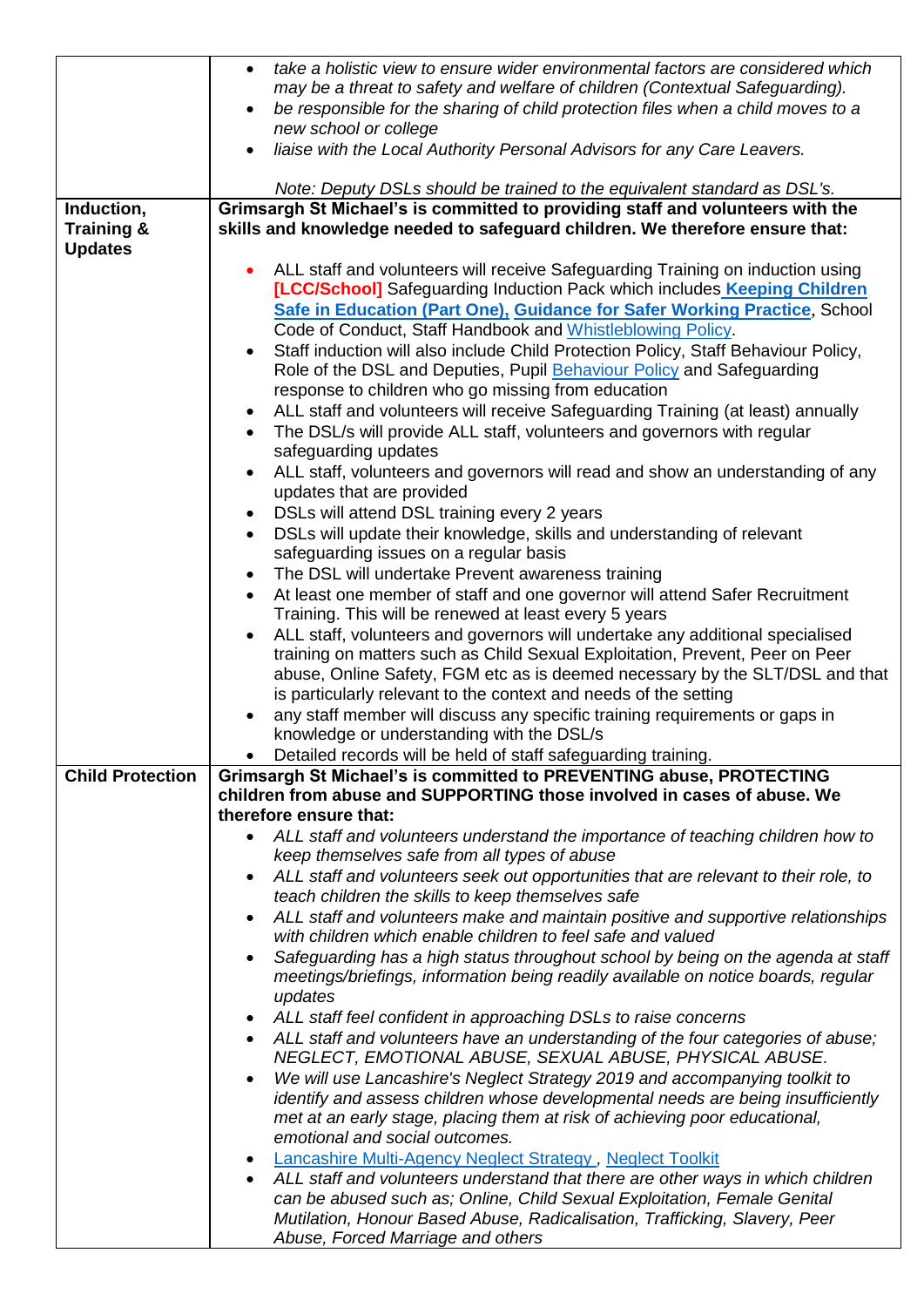| ALL staff and volunteers have the knowledge, skills and expertise to recognise                                                                                |
|---------------------------------------------------------------------------------------------------------------------------------------------------------------|
| the signs and symptoms of all types of abuse                                                                                                                  |
| All staff, if they have concerns, these should be acted on immediately: early                                                                                 |
| information sharing being vital in keeping children safe. In exceptional                                                                                      |
| circumstances staff should consider speaking to a member of SLT or Children's                                                                                 |
| Social Care to discuss safeguarding concerns if the DSL is not immediately<br>available.                                                                      |
| DSLs keep up to date with emerging and specific safeguarding issues and update                                                                                |
| training accordingly                                                                                                                                          |
| DSLs update staff and volunteers knowledge and understanding of such issues in                                                                                |
| order for them to be able to identify children who are at risk of such specific<br>safeguarding issues                                                        |
| ALL staff and volunteers will maintain and demonstrate an attitude of "it can                                                                                 |
| happen here"                                                                                                                                                  |
| ALL staff and volunteers are child-centred in their practice and act in the best                                                                              |
| interests of the child at all times                                                                                                                           |
| ALL staff recognise and understand that behaviour can be a child's way of                                                                                     |
| communicating distress and changes to behaviour may be an indicator of abuse                                                                                  |
| ALL staff and volunteers have the skills to respond appropriately and sensitively                                                                             |
| to disclosures or allegations of abuse                                                                                                                        |
| ALL staff and volunteers report cases of suspected abuse to the DSL. This will be                                                                             |
| done as soon as possible via the school's agreed format                                                                                                       |
| Where a child is at risk of immediate harm, ALL staff understand that they must<br>refer to the Police or Children's Social Care                              |
| ALL staff and visitors know how to refer to Children's Social Care                                                                                            |
| DSLs will make a Section 47 referral to Children's Social Care where a child is in                                                                            |
| need of protection, has been significantly harmed or is at risk of significant harm,                                                                          |
| using Lancashire of Need and Thresholds Guidance and Risk Management                                                                                          |
| Toolkit to determine whether this threshold has been met                                                                                                      |
| This referral will be done by telephone and followed with a CSC Referral Form<br>$\bullet$                                                                    |
| as soon as possible                                                                                                                                           |
| Consent from parents/carers and child (if age appropriate) will be sought prior to                                                                            |
| this referral, except where this will cause delay or place anyone at risk<br>Where consent is not given, parents and carers are informed that a referral will |
| still be made, except where this will cause delay or place anyone at risk                                                                                     |
| DSLs adhere to policy, procedures and guidance from Lancashire Children's                                                                                     |
| Safeguarding Assurance Partnership (Formally Lancashire Safeguarding                                                                                          |
| Children's Board) with regard to sharing information                                                                                                          |
| DSLs contribute to Strategy Discussions, Strategy Meetings, Initial and Review                                                                                |
| Child Protection Conferences, Core Group Meetings and other CP meetings                                                                                       |
| DSLs or another appropriate member of staff, will attend CP meetings, produce                                                                                 |
| and present reports, liaise with staff, work with parents, work with other agencies                                                                           |
| and ensure the voice of the child is evidenced throughout these processes                                                                                     |
| DSLs meet regularly to ensure that decisions made about children who are                                                                                      |
| subjects of CP Plans are agreed and a clear rationale for the decision is                                                                                     |
| documented                                                                                                                                                    |
| A copy of the child's CP Plan is included in the child's individual safeguarding file                                                                         |
| ALL staff and volunteers will support victims of abuse in a capacity that is relevant                                                                         |
| to their role. This will be determined by the DSL                                                                                                             |
| DSLs will determine what information staff members need to know in order to<br>safeguard and support children.                                                |
| Staff are offered appropriate support and/or supervision that is relevant to their                                                                            |
| role or involvement in particular cases                                                                                                                       |
| Communication and work with parents and carers will always be undertaken in a                                                                                 |
| supportive manner and in the best interests of the child                                                                                                      |
| ALL staff understand that children who perpetrate abuse or display harmful                                                                                    |
| behaviour should be treated as victims first and foremost and supported in the                                                                                |
| same way a victim of abuse would be supported                                                                                                                 |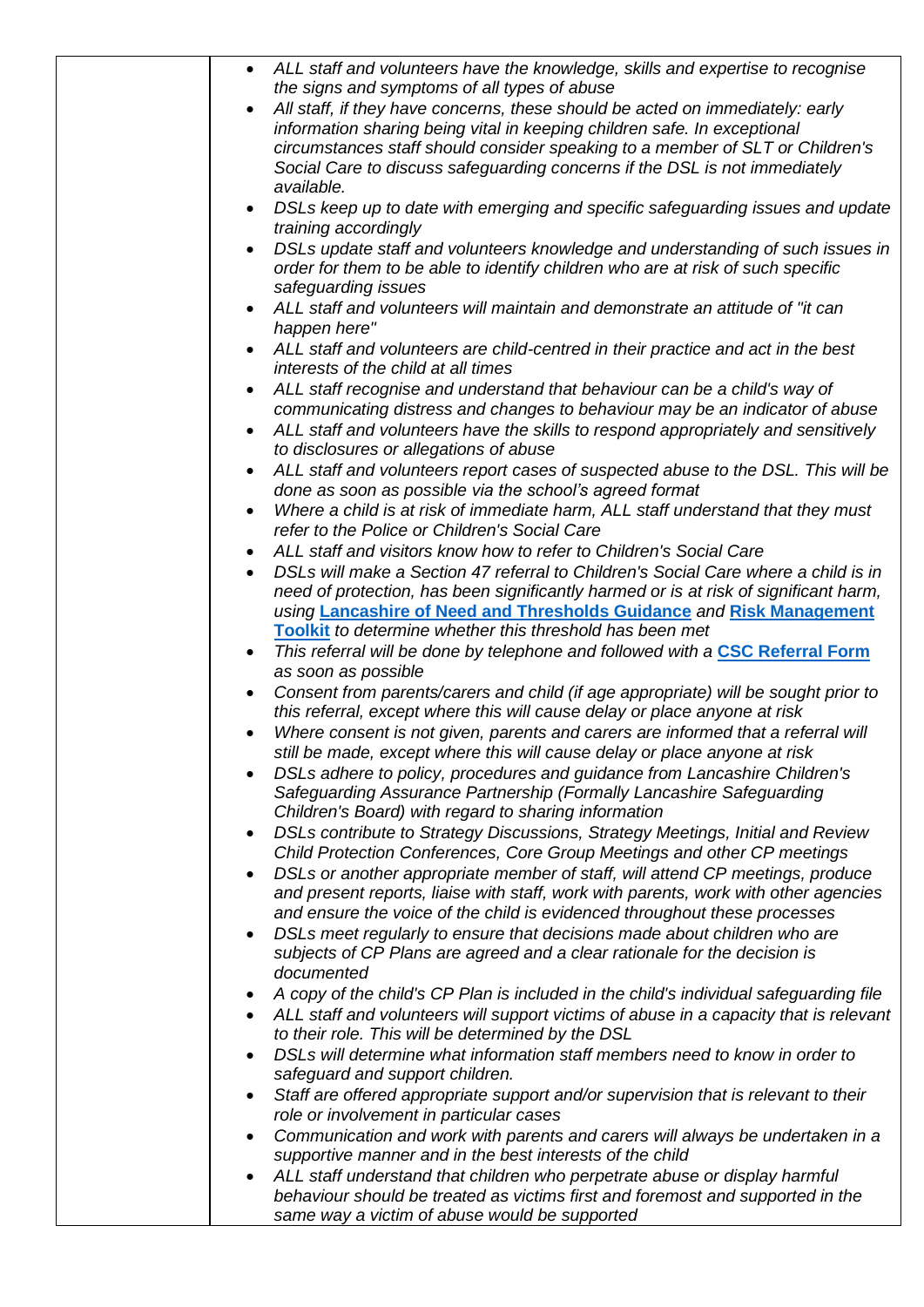|                      | Specific programmes of intervention and support are offered to children and<br>$\bullet$                                                                                         |  |
|----------------------|----------------------------------------------------------------------------------------------------------------------------------------------------------------------------------|--|
|                      | families who are vulnerable                                                                                                                                                      |  |
|                      | Risk Assessments will be undertaken where a child's behaviour poses a risk to<br>others, themselves or the environment.                                                          |  |
| <b>Child in Need</b> | Grimsargh St Michael's is committed to ensuring the appropriate level of support                                                                                                 |  |
|                      | is offered to a "Child in Need" and their family. We therefore ensure that:                                                                                                      |  |
|                      | DSLs will make a Section 17 referral to Children's Social Care where Early Help<br>$\bullet$                                                                                     |  |
|                      | has not been successful in reducing risk and meeting unmet needs using                                                                                                           |  |
|                      | <b>Lancashire Continuum of Need and Thresholds Guidance and CSC referral</b>                                                                                                     |  |
|                      | form                                                                                                                                                                             |  |
|                      | DSLs will make a Section 17 referral to Children's Social Care where there is                                                                                                    |  |
|                      | evidence that the Level 3 threshold has been met on the Continuum of Need                                                                                                        |  |
|                      | this will be determined and assessed by the DSL using the Lancashire Continuum                                                                                                   |  |
|                      | of Need and Thresholds Guidance and the Risk Management Toolkit                                                                                                                  |  |
|                      | DSLs will obtain parental consent for the referral and for information to be shared,                                                                                             |  |
|                      | prior to contacting Children's Social Care                                                                                                                                       |  |
|                      | When consent is not given, DSLs will continue to offer Early Help with consent,                                                                                                  |  |
|                      | gather evidence of engagement or lack thereof, disguised compliance, impact on                                                                                                   |  |
|                      | the child, increase in risk or level of unmet need, improvements or deteriorations                                                                                               |  |
|                      | DSLs will review such cases regularly and assess whether there is evidence that<br>meets Level 4 threshold on the Continuum of Need. In such cases Child                         |  |
|                      | Protection Procedures will be followed                                                                                                                                           |  |
|                      | DSLs, or other appropriate members of staff, will contribute to Child in Need                                                                                                    |  |
|                      | <b>Meetings and Reviews</b>                                                                                                                                                      |  |
|                      | DSLs, or other appropriate member of staff, will attend CiN meetings, produce                                                                                                    |  |
|                      | and present reports, liaise with staff, work with parents, work with other agencies                                                                                              |  |
|                      | and ensure the voice of the child is evidenced throughout these processes                                                                                                        |  |
|                      | DSLs will meet regularly to ensure that decisions made about children who are                                                                                                    |  |
|                      | subjects of CiN Plans are agreed and a clear rationale for the decision is                                                                                                       |  |
|                      | documented                                                                                                                                                                       |  |
|                      | A copy of the child's CiN Plan is included in the child's individual safeguarding file.                                                                                          |  |
| <b>Early Help</b>    | Grimsargh St Michael's is committed to providing our families with the right help                                                                                                |  |
|                      | at the right time. Any child may benefit from early help, but ALL school and college staff<br>should be particularly alert to the potential need for early help for a child who: |  |
|                      |                                                                                                                                                                                  |  |
|                      | is disabled and has specific additional needs;                                                                                                                                   |  |
|                      | has special educational needs (whether or not they have a statutory education,                                                                                                   |  |
|                      | health and care plan);                                                                                                                                                           |  |
|                      | is a young carer;                                                                                                                                                                |  |
|                      | is showing signs of being drawn in to anti-social or criminal behaviour, including                                                                                               |  |
|                      | gang involvement and association with organised crime groups;                                                                                                                    |  |
|                      | is frequently missing/goes missing from care or from home;<br>٠                                                                                                                  |  |
|                      | is misusing drugs or alcohol themselves;<br>٠                                                                                                                                    |  |
|                      | Is at risk of modern slavery, trafficking or exploitation;<br>$\bullet$                                                                                                          |  |
|                      | is in a family circumstance presenting challenges for the child, such as substance                                                                                               |  |
|                      | abuse, adult mental health problems or domestic abuse;                                                                                                                           |  |
|                      | has returned home to their family from care;<br>٠                                                                                                                                |  |
|                      | is showing early signs of abuse and/or neglect;                                                                                                                                  |  |
|                      | is at risk of being radicalised or exploited;<br>٠                                                                                                                               |  |
|                      | is a privately fostered child<br>٠                                                                                                                                               |  |
|                      | any other identified reason not listed above that requires extra support or                                                                                                      |  |
|                      | intervention to improve outcomes for families and children <b>including mental</b>                                                                                               |  |
|                      | health support.                                                                                                                                                                  |  |
|                      | We therefore ensure that:                                                                                                                                                        |  |
|                      |                                                                                                                                                                                  |  |
|                      | ALL staff and volunteers can identify the risk factors that indicate a family or pupil<br>may benefit from Early Help                                                            |  |
|                      | ALL staff and volunteers will use the school's agreed format for letting the DSL                                                                                                 |  |
|                      | know about Early Help requirements                                                                                                                                               |  |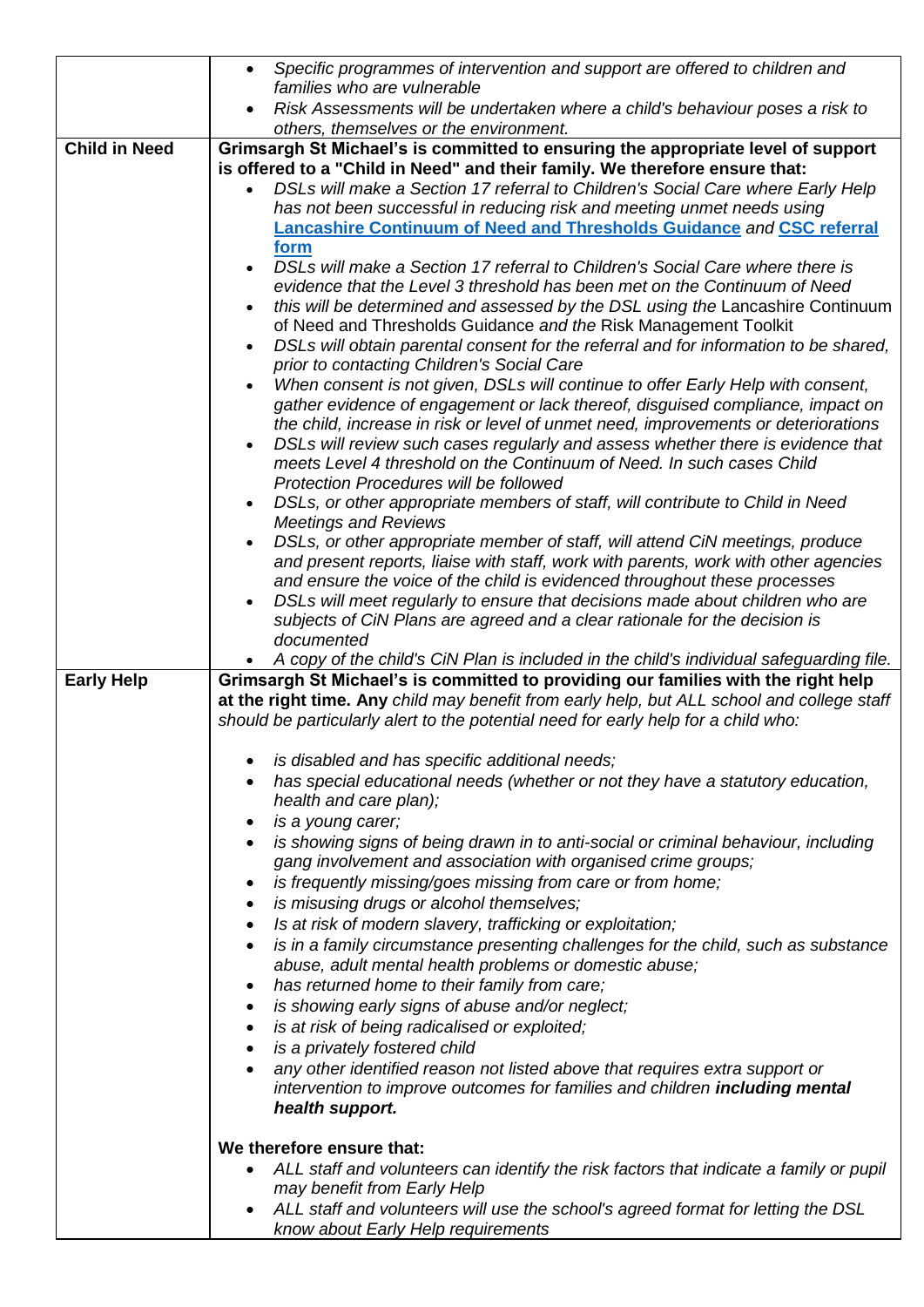|                     | DSLs will undertake a CAF assessment, when appropriate, to identify what Early                                                                                                            |
|---------------------|-------------------------------------------------------------------------------------------------------------------------------------------------------------------------------------------|
|                     | Help is required                                                                                                                                                                          |
|                     | DSLs will signpost and refer to appropriate support agencies<br>$\bullet$                                                                                                                 |
|                     | DSLs will lead on TAF meetings where is it appropriate for them to do so<br>$\bullet$                                                                                                     |
|                     | DSLs will utilise Children and Family Wellbeing Service using the Request for                                                                                                             |
|                     | <b>Support form</b><br>DSLs will refer to CSC where Early Help has not been successful in reducing risk                                                                                   |
|                     | and meeting unmet needs using Lancashire Continuum of Need and                                                                                                                            |
|                     | <b>Thresholds Guidance and CSC Referral Form</b>                                                                                                                                          |
|                     | DSLs and other identified staff will identify and work with any organisations that<br>$\bullet$                                                                                           |
|                     | are relevant in meeting the needs of pupils and their families                                                                                                                            |
|                     | DSLs and other identified staff will initiate and maintain positive and supportive<br>$\bullet$                                                                                           |
|                     | relationships with parents and carers of children who may benefit from Early Help                                                                                                         |
|                     | DSLs or appropriately trained school staff will generally be the lead for Early Help<br>$\bullet$                                                                                         |
|                     | cases if this is in the best interests of the family.                                                                                                                                     |
| <b>Specific</b>     | Grimsargh St Michael's is committed to keeping our children safe from specific                                                                                                            |
| <b>Safeguarding</b> | forms of abuse.                                                                                                                                                                           |
|                     |                                                                                                                                                                                           |
|                     | We will formulate risk management plans where required using the guidance and                                                                                                             |
|                     | template below.                                                                                                                                                                           |
|                     |                                                                                                                                                                                           |
|                     | We will ensure that:                                                                                                                                                                      |
|                     | ALL staff and volunteers understand that there are specific and emerging ways in<br>which children can be abused and are aware of these specific issues, reporting                        |
|                     | any concerns, in the appropriate manner to the DSL. Specific issues include (but                                                                                                          |
|                     | are not limited to):                                                                                                                                                                      |
|                     |                                                                                                                                                                                           |
|                     | Radicalisation: refers to the process by which a person comes to support terrorism and                                                                                                    |
|                     | forms of extremism. There is no single way of identifying an individual who is likely to be                                                                                               |
|                     | susceptible to an extremist ideology.                                                                                                                                                     |
|                     | Grimsargh St Michael's recognises that protection from extremism &                                                                                                                        |
|                     | radicalisation is a vital element of safeguarding                                                                                                                                         |
|                     | ALL staff and volunteers will have 'due regard to the need to prevent people from                                                                                                         |
|                     | being drawn into terrorism', known as the 'Prevent Duty'                                                                                                                                  |
|                     | Prevent Safeguarding Lead - Mr S Booth                                                                                                                                                    |
|                     | Prevent Governor Lead -<br>$\bullet$                                                                                                                                                      |
|                     | <b>Prevent Curriculum Lead - Miss Caroline Towers</b>                                                                                                                                     |
|                     |                                                                                                                                                                                           |
|                     | ALL staff and volunteers will have a general understanding of how to identify a<br>child who may be at risk of radicalisation                                                             |
|                     | ALL staff and volunteers will use professional judgement in identifying children                                                                                                          |
|                     | who might be at risk of radicalisation and act proportionately                                                                                                                            |
|                     | The school Online Safety Policy will ensure the safety of children by ensuring                                                                                                            |
|                     | they cannot access terrorist and extremist material when using the internet and                                                                                                           |
|                     | that suitable filtering software is in place                                                                                                                                              |
|                     | DSLs understand when it is appropriate to make a referral to the Channel Panel                                                                                                            |
|                     | and are aware of how to do so.                                                                                                                                                            |
|                     | е                                                                                                                                                                                         |
|                     | pdf<br><b>PREVENT</b><br>LANCASHIRE                                                                                                                                                       |
|                     | SCHOOLS PREVENT   CHECKLIST.docx                                                                                                                                                          |
|                     |                                                                                                                                                                                           |
|                     | <b>Child Sexual Exploitation (CSE)</b> involves exploitative situations, contexts and                                                                                                     |
|                     | relationships where young people may receive something (e.g. food, accommodation,                                                                                                         |
|                     | drugs, alcohol, gifts or simply affection) as a result of engaging in sexual activities. The<br>perpetrator will not only groom the victim (possibly over a long period of time) but will |
|                     |                                                                                                                                                                                           |

always hold some kind of power which increases as the exploitative relationship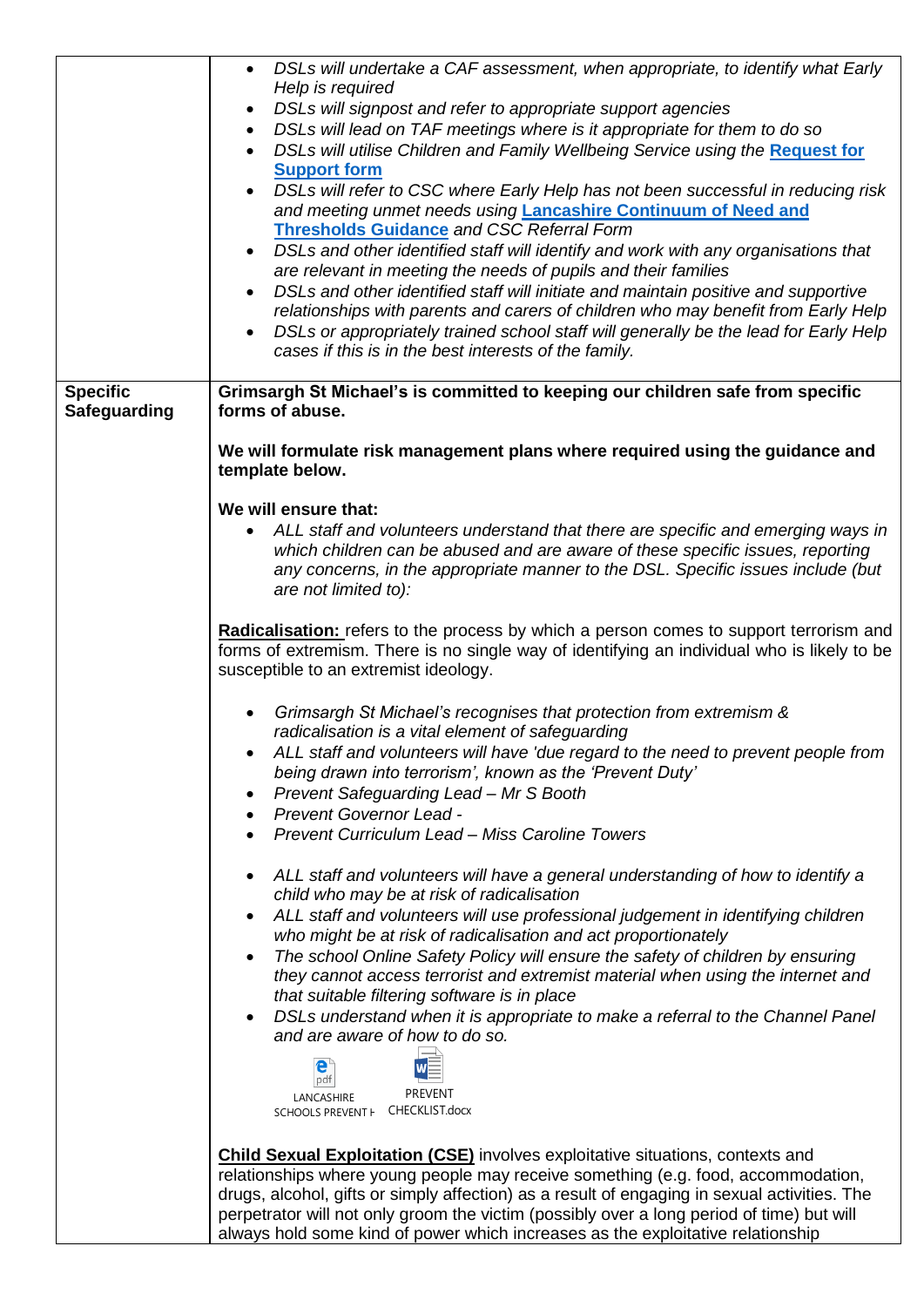develops. Sexual exploitation involves a degree of coercion, intimidation or enticement, including unwanted pressures from peers to have sex, sexual bullying including on line bullying (cyberbullying) and grooming. It is important to recognise that some young people who are being sexually exploited do not exhibit any external signs of this abuse and do not recognise that they are a victim of abuse. • The school curriculum (whereby sexual relationships/PSHE is delivered) will include relevant information around the risks associated with CSE The school Online Safety Policy will ensure the safety of children by ensuring they cannot access inappropriate material when using the internet and that suitable filtering software is in place **Child Criminal Exploitation (CCE) -** is a form of child abuse. It occurs where an individual or group takes advantage of an imbalance of power to coerce, control, manipulate or deceive a child or young person under the age of 18 into any criminal activity: (a) in exchange for something the victim needs or wants, and/or (b) for the financial or other advantage of the perpetrator or facilitator and/or (c) through violence or the threat of violence. Child criminal exploitation does not always involve physical contact; it can also occur through the use of technology. CCE: • *can affect any child or young person (male or female) under the age of 18 years* • *can affect any vulnerable adult over the age of 18 years* • *can still be exploitation even if the activity appears consensual* • *can involve force and/or enticement-based methods of compliance and is often accompanied by violence or threats of violence* • *can be perpetrated by individuals or groups, males or females, and young people or adults; and* • *is typified by some form of power imbalance in favour of those perpetrating the exploitation. Whilst age may the most obvious, this power imbalance can also be due to a range of other factors including gender, cognitive ability, physical strength, status, and access to economic or other resources.* Criminal exploitation of children can include **County Lines**. This is a geographically widespread form of harm that is a typical feature of county lines criminal activity: drug networks or gangs groom and exploit children and young people to carry drugs and money from urban areas to suburban and rural areas, market and seaside towns or move drugs from A to B. Key to identifying potential involvement in county lines are missing episodes, when the victim may have been trafficked or the purpose of transporting drugs and a referral to the [National Referral Mechanism](https://www.gov.uk/government/publications/human-trafficking-victims-referral-and-assessment-forms/guidance-on-the-national-referral-mechanism-for-potential-adult-victims-of-modern-slavery-england-and-wales#what-the-national-referral-mechanism-is) should be considered in addition to normal safeguarding procedures. **Honour Based Abuse (HBA) Honour based abuse** is a collection of practices used to control behaviour within families in order to protect perceived cultural and religious beliefs and/or **honour**. **Violence or abuse** can occur when perpetrators perceive that a relative has shamed the family and/or community by breaking their **honour** code. **Forced Marriage** is one whereby one or both parties do not consent to marriage but are forced to do so through violence, threats or any form of coercion. Schools play an important role in safeguarding children from being forced to marry. **Female Genital Mutilation (FGM)** is encompassed within the term Honour Based Abuse: • ALL staff and volunteers are aware of the "one chance rule" and will report all *cases of suspected Honour Based Abuse or FGM to the DSL immediately*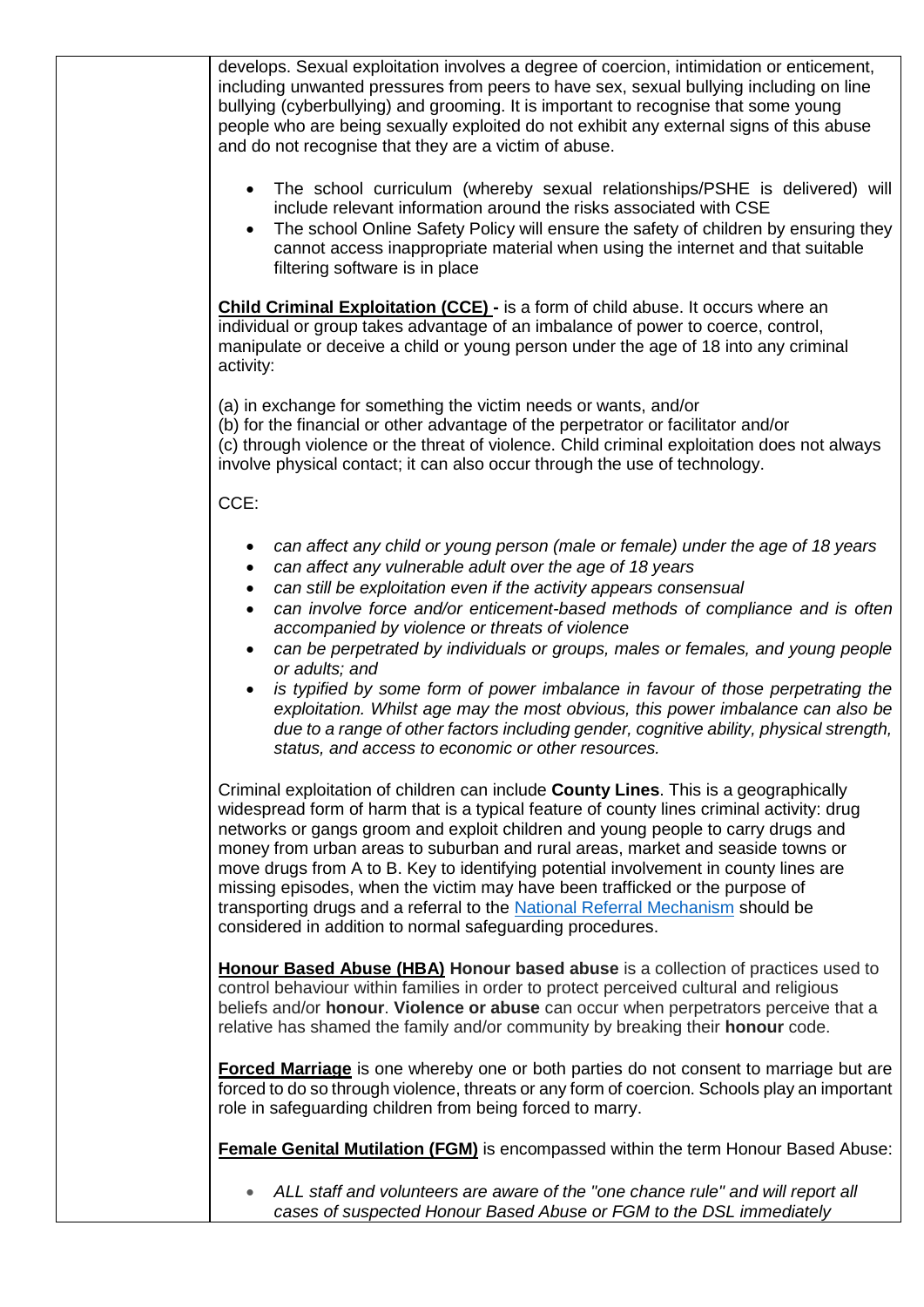| FGM is illegal in the UK and a form of child abuse with long-lasting harmful<br>consequences                                                                                             |
|------------------------------------------------------------------------------------------------------------------------------------------------------------------------------------------|
| ALL staff need to be alert to the possibility of when a female pupil may be at risk<br>of FGM or when it may have been conducted on them                                                 |
| Whilst all staff should speak to the designated safeguarding lead (or deputy)<br>$\bullet$                                                                                               |
| with regard to any concerns about female genital mutilation (FGM), there is a<br>specific legal duty on teachers. If a teacher, in the course of their work in the                       |
| profession, discovers that an act of FGM appears to have been carried out on                                                                                                             |
| a girl under the age of 18 or there are concerns this may be about to happen,<br>the teacher must report this to the police.                                                             |
| Modern Slavery The Modern Slavery Act 2015 places a new statutory duty on public                                                                                                         |
| authorities, including schools, to notify the National Crime Agency (NCA) (section 52 of the<br>Act) on observing signs or receiving intelligence relating to modern slavery. The public |
| authority (including schools) bears this obligation where it has 'reasonable grounds to<br>believe that a person may be a victim of slavery or human trafficking':                       |
| Staff must be aware of the above and contact the DSL should they suspect or                                                                                                              |
| receive information that either parents or their children may be victims of modern<br>slavery. The DSL should then contact the NCA and follow their normal                               |
| safeguarding procedures.                                                                                                                                                                 |
| Peer on Peer Abuse (including sexual violence and harassment) occurs when a                                                                                                              |
| young person is exploited, bullied and / or harmed by their peers who are the same or                                                                                                    |
| similar age; everyone directly involved in peer on peer abuse is under the age of 18.<br>Please see Peer on Peer abuse Pan Lancashire procedures.                                        |
| Grimsargh St Michael's will refer to specific guidance in Keeping Children Safe in<br>Education Part five: Child on Child Sexual Violence and Sexual Harassment.                         |
| This is most likely to include, but may not be limited to: bullying (including                                                                                                           |
| cyberbullying); physical abuse such as hitting, kicking, shaking, biting, hair pulling, or<br>otherwise causing physical harm; sexual violence and sexual harassment; sexting (also      |
| known as youth produced sexual imagery); and initiation/hazing type violence and rituals.                                                                                                |
| This will also include <b>Upskirting.</b> It typically involves taking a photograph under a<br>person's clothing without them knowing, with the intention of viewing their genitals or   |
| buttocks for sexual gratification or causing humiliation, distress or alarm.                                                                                                             |
| ALL staff and volunteers understand that children can abuse other children                                                                                                               |
| ALL staff and volunteers will inform the DSL of suspected peer abuse and record<br>in line with schools recording policy                                                                 |
| Peer on peer abuse will be taken as seriously as any other form of abuse                                                                                                                 |
| All staff understand that abuse is abuse and should never be tolerated or                                                                                                                |
| passed off as "banter", "just having a laugh" or "part of growing up<br>All staff will understand that pupils with SEND are more prone to peer group                                     |
| isolation and school will have extra pastoral support to address this.                                                                                                                   |
| Physical abuse between peers will be managed under the school's Behaviour<br>$\bullet$<br>Policy.                                                                                        |
| Emotional abuse between peers will be managed under the school's Anti-bullying                                                                                                           |
| Policy                                                                                                                                                                                   |
| Harmful sexual behaviour will be identified and managed using the <b>Brook Traffic</b><br><b>Light Tool</b> and with support and guidance from LCC Schools Safeguarding                  |
| <b>Officers</b>                                                                                                                                                                          |
| Sexting - (See specific guidance below in regards to Sexting)                                                                                                                            |
| In cases of suspected or actual peer on peer abuse a risk assessment will be<br>undertaken and appropriate and proportionate control measures put in place to                            |
| manage and reduce risk.                                                                                                                                                                  |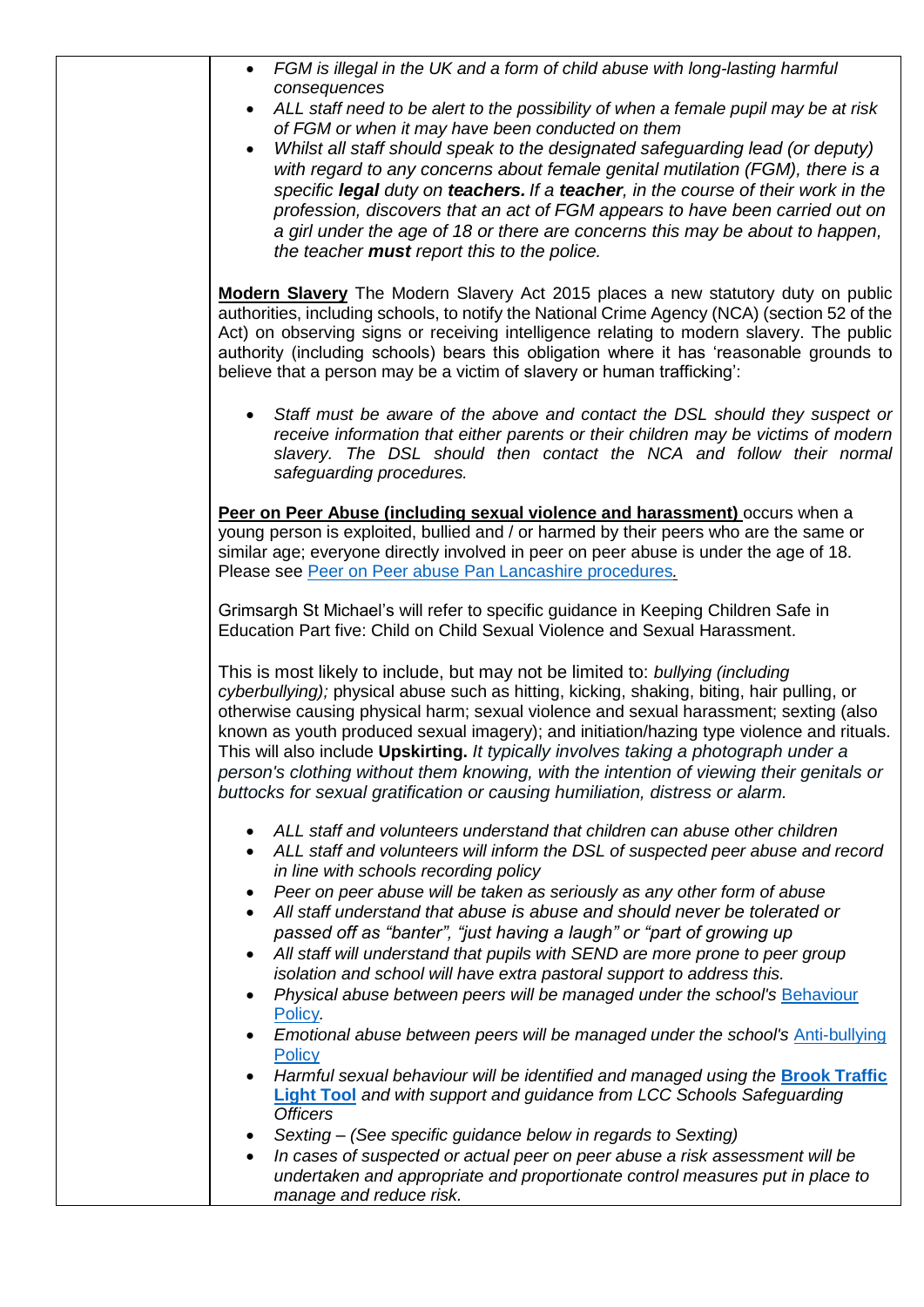| $\bullet$              | DSLs understand that regarding peer on peer abuse, the victim and the<br>perpetrator are likely to have unmet needs and require support and assessment<br>to determine these                                                                                                                                                            |
|------------------------|-----------------------------------------------------------------------------------------------------------------------------------------------------------------------------------------------------------------------------------------------------------------------------------------------------------------------------------------|
| $\bullet$              | The DSL will assess on a case-by-case basis, supported by children's social<br>care and the police if required to ensure the most appropriate response for the                                                                                                                                                                          |
| ٠                      | children / young people involved<br>The DSL will consider:                                                                                                                                                                                                                                                                              |
|                        | the wishes of the victim in terms of how they want to proceed                                                                                                                                                                                                                                                                           |
| $\bullet$              | the nature of the alleged incident                                                                                                                                                                                                                                                                                                      |
| $\bullet$              | the ages of the children involved                                                                                                                                                                                                                                                                                                       |
| $\bullet$              | the development stages of the children involved                                                                                                                                                                                                                                                                                         |
| $\bullet$              | any power imbalance between the children                                                                                                                                                                                                                                                                                                |
| $\bullet$<br>$\bullet$ | is the incident a one-off or a sustained pattern of abuse<br>are there ongoing risks to the victim, other children, school or college staff                                                                                                                                                                                             |
| $\bullet$              | contextual safeguarding issues.                                                                                                                                                                                                                                                                                                         |
| $\bullet$              | Following a report of sexual violence, the designated safeguarding lead (or deputy)<br>will make an immediate risk and needs assessment, considering:                                                                                                                                                                                   |
| $\bullet$              | the victim                                                                                                                                                                                                                                                                                                                              |
| $\bullet$<br>$\bullet$ | the alleged perpetrator<br>all other children (and if appropriate adult students and staff).                                                                                                                                                                                                                                            |
| $\bullet$              | Risk assessments will be recorded and kept under review as a minimum                                                                                                                                                                                                                                                                    |
|                        | termly.                                                                                                                                                                                                                                                                                                                                 |
|                        | <b>Examples of risk Assessments and Guidance below:</b>                                                                                                                                                                                                                                                                                 |
|                        | Lancashire Education<br>Lancashire Risk                                                                                                                                                                                                                                                                                                 |
|                        | Risk Management PlaManagement Plans                                                                                                                                                                                                                                                                                                     |
|                        | (Further detailed guidance on Child on Child Sexual Violence and Sexual Harassment is<br>found in Keeping Children Safe in Education 2020, part 5).                                                                                                                                                                                     |
| $\bullet$              | <b>Domestic abuse</b> is any incident or pattern of incidents of controlling, coercive,<br>threatening behaviour, violence or abuse between those aged 16 and over who are,<br>or have been, intimate partners or family members regardless of gender or sexuality.<br>The abuse can encompass, but is not limited to:<br>Psychological |
|                        | Physical                                                                                                                                                                                                                                                                                                                                |
|                        | Sexual                                                                                                                                                                                                                                                                                                                                  |
|                        | Financial                                                                                                                                                                                                                                                                                                                               |
|                        | Emotional                                                                                                                                                                                                                                                                                                                               |
|                        | Exposure to domestic abuse and / or violence can have a serious, long lasting<br>emotional and psychological impact on children. In some cases, a child may blame<br>themselves for the abuse or may have had to leave the family home as a result.                                                                                     |
| $\bullet$              | ALL staff and volunteers understand what domestic abuse is and the potential<br>impact upon children and how this might be displayed.<br>The DSLs will: -                                                                                                                                                                               |
| $\bullet$              | Ensure that the school has suitably trained Key Adult/s in order to fulfil its<br>obligations under Operation Encompass                                                                                                                                                                                                                 |
|                        |                                                                                                                                                                                                                                                                                                                                         |

• *Ensure that the school's commitment to Operation Encompass is known throughout the school community via the means of staff training, parental letters, posters and the school website*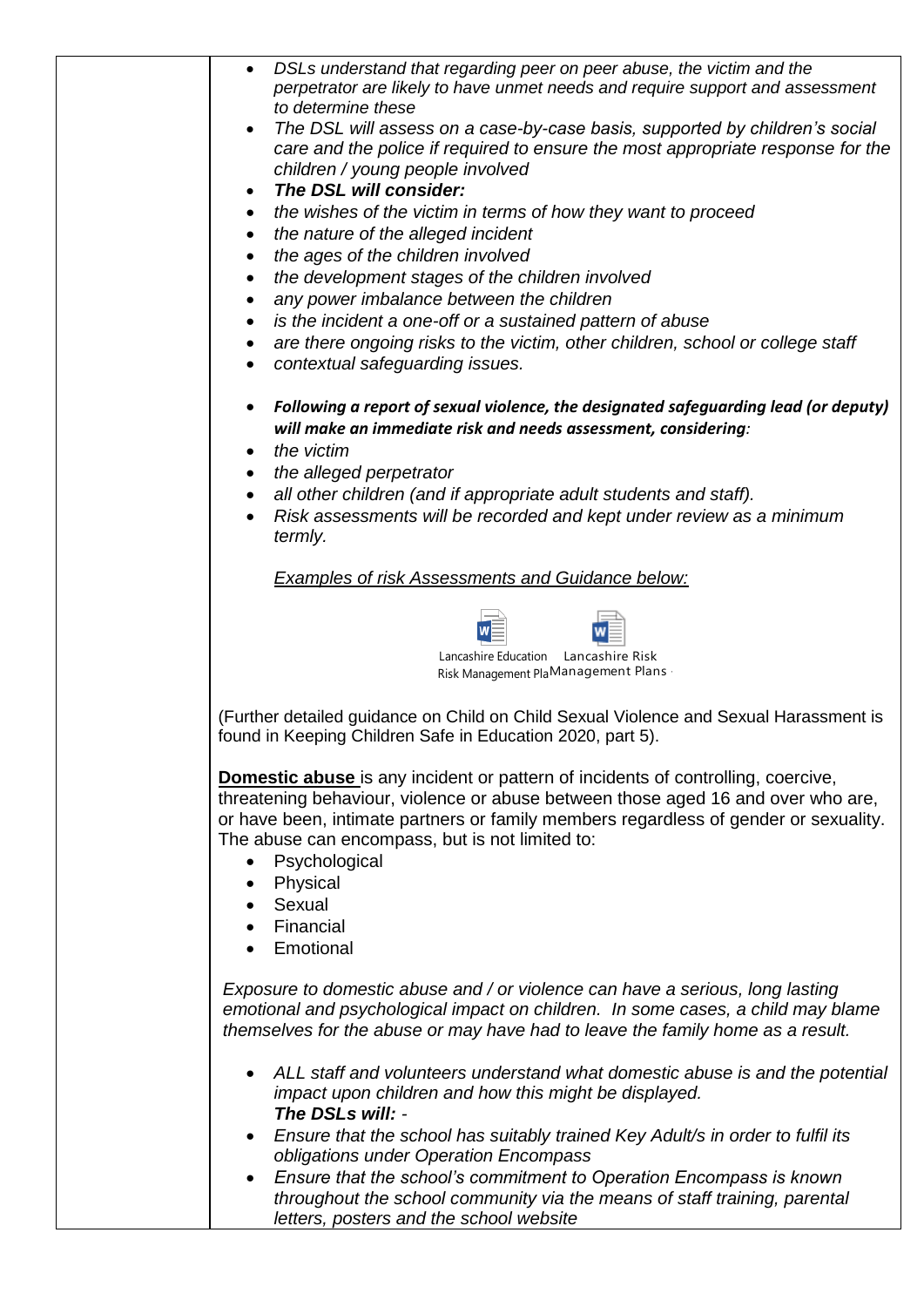| School will provide an overview of Operation Encompass with the names of<br>the Op Encompass leads and a link to the Op Encompass website<br>(https://www.operationencompass.org/) Operation Encompass lead(s) at<br>Grimsargh St Michael's C of E Primary is Mr S Booth.                                                                                                                                                                                                                                                                                                                                                                                                                                                                                                                                                                                                                                                                                                                                                                                                                                                                                                                           |
|-----------------------------------------------------------------------------------------------------------------------------------------------------------------------------------------------------------------------------------------------------------------------------------------------------------------------------------------------------------------------------------------------------------------------------------------------------------------------------------------------------------------------------------------------------------------------------------------------------------------------------------------------------------------------------------------------------------------------------------------------------------------------------------------------------------------------------------------------------------------------------------------------------------------------------------------------------------------------------------------------------------------------------------------------------------------------------------------------------------------------------------------------------------------------------------------------------|
| <b>Children Missing from Education</b> can be a potential sign of abuse or neglect including<br>sexual exploitation, child criminal exploitation, undergoing female genital mutilation,<br>forced marriage or travelling to conflict zones.                                                                                                                                                                                                                                                                                                                                                                                                                                                                                                                                                                                                                                                                                                                                                                                                                                                                                                                                                         |
| ALL staff and volunteers follow school procedures when a child misses education<br>particularly on repeat occasions to help identify the risk of abuse and neglect<br>The school Attendance Policy is up to date, reviewed annually and includes<br>$\bullet$<br>reference to CME and procedures followed in the case of children missing or who<br>have attendance concerns<br>There is an admissions policy and an attendance register<br>The Local Authority is informed of any pupil who fails to attend school regularly, or<br>has been absent without the schools permission for a continuous period of 10<br>school days or more                                                                                                                                                                                                                                                                                                                                                                                                                                                                                                                                                            |
| Where reasonably possible schools and colleges should hold more than one<br>$\bullet$<br>emergency contact number for their pupils and students.<br>ALL staff will be aware that children going missing from education can be a warning<br>sign of safeguarding considerations                                                                                                                                                                                                                                                                                                                                                                                                                                                                                                                                                                                                                                                                                                                                                                                                                                                                                                                      |
| Sexting is defined as the production and/or sharing of sexual photos and videos of and by<br>young people who are under the age of 18. (UKCCIS, 2016), It includes nude or nearly<br>nude images and/or sexual acts. It is also referred to as 'youth produced sexual imagery'.<br>'Sexting' does not include the sharing of sexual photos and videos of under-18 year olds<br>with or by adults. This is a form of child sexual abuse and must be referred to the police.                                                                                                                                                                                                                                                                                                                                                                                                                                                                                                                                                                                                                                                                                                                          |
| School staff are aware of how to manage sexting incidents and must pass on any<br>incidents or concerns to the DSL<br>School staff are aware that they should never view, download or share the imagery,<br>or ask a child to share or download - this is illegal<br>If staff have already viewed the imagery by accident (e.g. if a young person has<br>$\bullet$<br>showed it to them before they could ask them not to), report this to the DSL<br>Staff will not delete the imagery or ask the young person to delete it.<br>$\bullet$<br>Staff will not ask the young person(s) who are involved in the incident to disclose<br>information regarding the imagery. This is the responsibility of the DSL<br>Staff will keep details of the incident confidential, reporting this to the DSL<br>Staff are mindful not to do anything to blame or shame any young people involved<br>$\bullet$<br>The incident will be followed up by the DSL or Deputies and follow appropriate<br>guidelines as set in (UKCCIS, 2016).<br>If the DSL/SLT must view the images, this should be discussed and done so in a<br>private space and the reasoning behind this must be logged on the incident report. |
| Other vulnerable categories<br>ALL staff will have read Annex A of Keeping Children Safe in Education and be<br>aware of specific forms of abuse and safeguarding issues and vulnerable groups<br>of children including;<br>Children in the Court system;<br>Children with family members in prison<br><b>Child Criminal Exploitation</b><br>Homelessness                                                                                                                                                                                                                                                                                                                                                                                                                                                                                                                                                                                                                                                                                                                                                                                                                                           |
|                                                                                                                                                                                                                                                                                                                                                                                                                                                                                                                                                                                                                                                                                                                                                                                                                                                                                                                                                                                                                                                                                                                                                                                                     |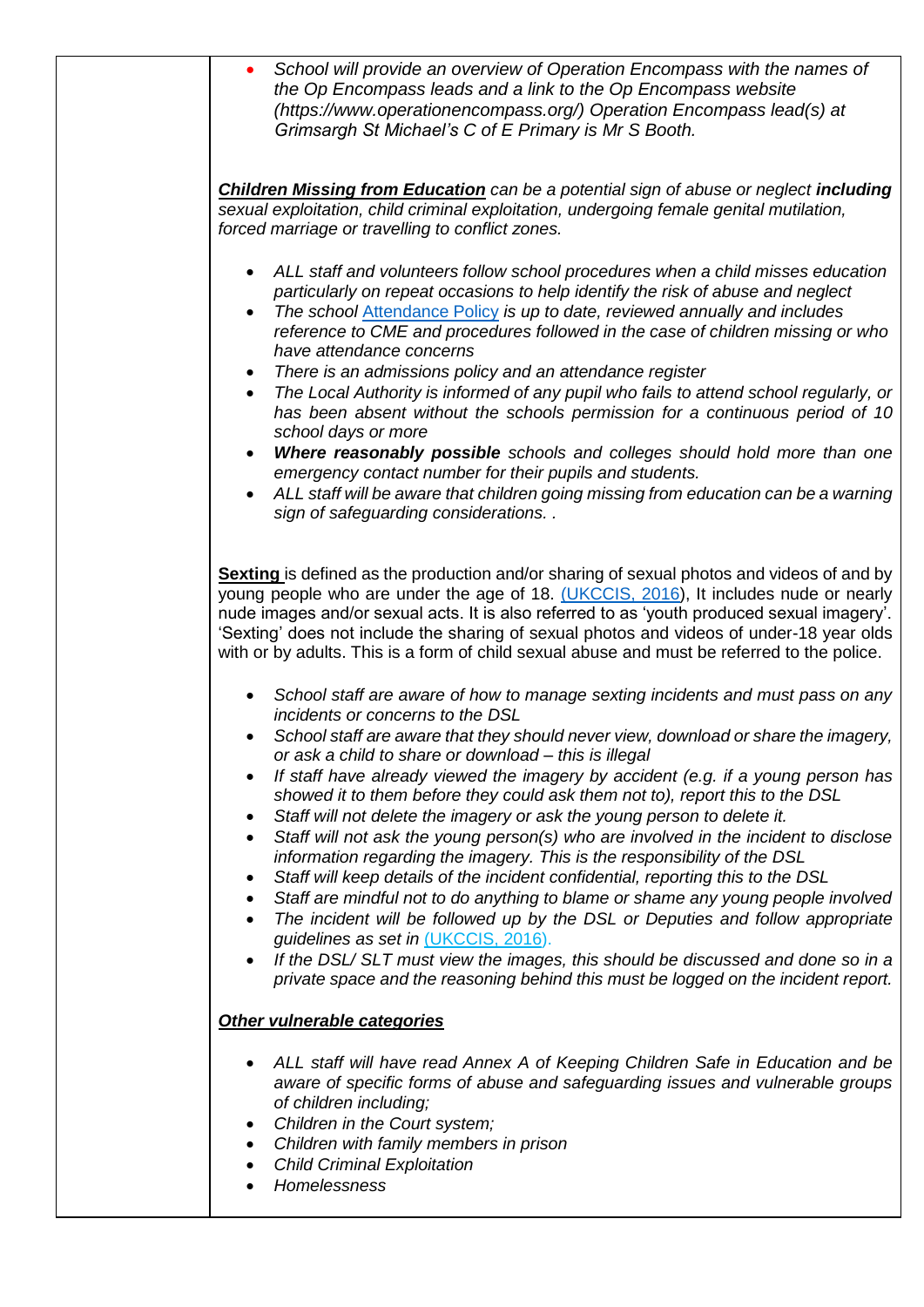|                       | For all specific safeguarding issues, DSLs will seek advice from LCC Schools                                                                                         |
|-----------------------|----------------------------------------------------------------------------------------------------------------------------------------------------------------------|
|                       | Safeguarding Officers or MASH Education Officers and follow national and local                                                                                       |
|                       | guidance. https://panlancashirescb.proceduresonline.com/chapters/contents.html                                                                                       |
|                       |                                                                                                                                                                      |
| <b>Online Safety</b>  | Grimsargh St Michael's is committed to keeping pupils safe online. We therefore                                                                                      |
|                       | ensure that:                                                                                                                                                         |
|                       | ALL staff and volunteers understand that children can be harmed online via                                                                                           |
|                       | hurtful and abusive messages, enticing children to engage in age inappropriate                                                                                       |
|                       | conversations, sharing and production of indecent images or encouraging risk                                                                                         |
|                       | taking behaviour                                                                                                                                                     |
|                       | The school's Online Safety Policy details how we keep pupils safe when using the<br>$\bullet$                                                                        |
|                       | internet and mobile technology                                                                                                                                       |
|                       | Online bullying by pupils, via texts and emails, will be treated as seriously as any                                                                                 |
|                       | other type of bullying and will be managed through our Behaviour/ Anti-bullying<br>Policies                                                                          |
|                       | There is a clear and explicit procedure for dealing with mobile phones that are<br>$\bullet$                                                                         |
|                       | brought into school by children.                                                                                                                                     |
|                       | DfE advice; Searching, Screening and Confiscation is followed where there is                                                                                         |
|                       | a need to search a pupil for a mobile device                                                                                                                         |
|                       | When school become aware of an online safety issue that has occurred outside                                                                                         |
|                       | of school, it is managed in accordance with the school Online Safety Policy                                                                                          |
|                       | The school has appropriate filters and monitoring systems in place regarding use                                                                                     |
|                       | of internet (3G and 4G) in school - these should be detailed in the Online Safety                                                                                    |
|                       | Policy.                                                                                                                                                              |
| <b>Record Keeping</b> | Grimsargh St Michael's is committed to recording all matters relating to the<br>welfare of children in a relevant format. We therefore ensure that:                  |
|                       | DSLs will create and maintaining accurate safeguarding records                                                                                                       |
|                       | There is an agreed format for reporting all matters relating to child wellbeing, from<br>$\bullet$                                                                   |
|                       | an early help requirement to a disclosure of abuse                                                                                                                   |
|                       | ALL staff use the agreed format for passing on concerns                                                                                                              |
|                       | Concerns should be factual and evidence based<br>$\bullet$                                                                                                           |
|                       | Concerns will be recorded on CPOMS (electronic system)                                                                                                               |
|                       | Concerns should be passed directly to the DSL<br>$\bullet$                                                                                                           |
|                       | ALL concern logs will be kept either in an individual pupil safeguarding file or on                                                                                  |
|                       | CPOMS.                                                                                                                                                               |
|                       | A pupil will have an individual safeguarding file when there has been a number of                                                                                    |
|                       | concerns, an offer of Early Help or the family is, or has been at Level 2 or above<br>on the Continuum of Need                                                       |
|                       |                                                                                                                                                                      |
|                       | DSLs will record all discussions, decisions and rationale behind decisions and<br>sharing of information in the child's records                                      |
|                       | DSLs will record evidence of child's wishes, professional challenge, offers of early                                                                                 |
|                       | help and multi-agency working                                                                                                                                        |
|                       | When individual pupils are discussed during staff meetings, such as supervision,                                                                                     |
|                       | staff updates or risk assessments etc. pupil information should be anonymised or                                                                                     |
|                       | stored in a secure manner                                                                                                                                            |
|                       | Hard copies of safeguarding records will be stored securely in a locked                                                                                              |
|                       | room/cabinet; all incidents are recorded on CPOMS                                                                                                                    |
|                       | Only DSLs and other named staff will have access to safeguarding records                                                                                             |
|                       | A pupil's safeguarding file will be transferred, in its entirety, to the educational<br>establishment where the child moves to, unless there is ongoing legal action |
|                       | The safeguarding file will be sent securely to the DSL at the receiving school                                                                                       |
|                       | A receipt will be obtained at time of transfer and the responsibility for the<br>$\bullet$                                                                           |
|                       | safeguarding records will pass to the receiving school                                                                                                               |
|                       | The educational establishment where the pupil attends at statutory school leaving                                                                                    |
|                       | age (18) will securely retain the safeguarding records until the child's $25th$                                                                                      |
|                       | birthday. Safeguarding records will then be destroyed securely                                                                                                       |
|                       | School will seek advice from legal services and/or Schools Safeguarding Officers                                                                                     |
|                       | if any staff are unclear about any aspects of safeguarding record keeping.                                                                                           |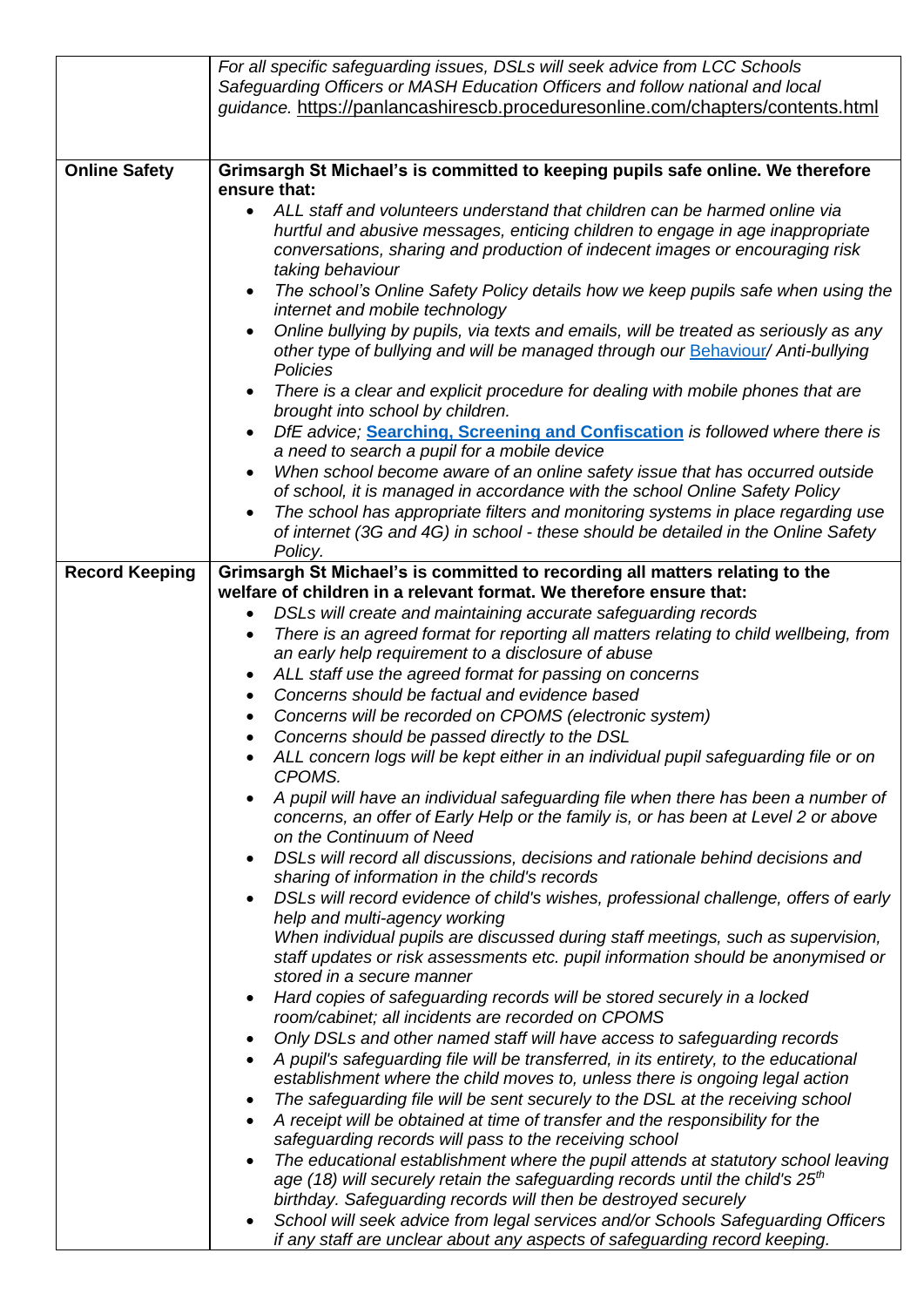| <b>Safer</b>                   | Grimsargh C of E Primary is committed to keeping pupils safe by ensuring that                                                                                          |  |  |
|--------------------------------|------------------------------------------------------------------------------------------------------------------------------------------------------------------------|--|--|
| <b>Recruitment</b>             | adults who work or volunteer in school are safe to do so. We therefore ensure that:                                                                                    |  |  |
|                                | <b>LCC Human Resources guidance</b> is adhered to, to ensure that there is a strong                                                                                    |  |  |
|                                | reference and commitment to safeguarding during advertisement, selection and                                                                                           |  |  |
|                                | recruitment of new staff                                                                                                                                               |  |  |
|                                | Ensure that there are sufficient staff/Governors who have undertaken appropriate                                                                                       |  |  |
|                                | Safer Recruitment training in the last 5 years to enable at least one person on<br>every recruitment panel to be appropriately trained. This is a legal requirement.   |  |  |
|                                | There are at least 2 people on each selection panel.<br>٠                                                                                                              |  |  |
|                                | ALL staff will monitor the conduct of all adults who come into contact with children                                                                                   |  |  |
|                                | at school and report any concerns to the DSL, Headteacher or Chair of                                                                                                  |  |  |
|                                | Governors as appropriate                                                                                                                                               |  |  |
|                                | Relevant, proportionate and lawful checks are undertaken on all adults who                                                                                             |  |  |
|                                | regularly work at, or visit the school                                                                                                                                 |  |  |
|                                | A Single Central Record is kept of checks that are undertaken on all adults who                                                                                        |  |  |
|                                | regularly work at, or visit the                                                                                                                                        |  |  |
|                                | The SCR is stored securely, electronically and on paper, and only accessed by<br>designated staff and governors                                                        |  |  |
|                                | DSLs/HT/Chair of Governors should evidence regular (at least termly)<br>$\bullet$                                                                                      |  |  |
|                                | oversight/scrutiny of the SCR and sign the audit sheet to evidence this                                                                                                |  |  |
|                                | Evidence of staff members identity, required qualifications and the right to work in                                                                                   |  |  |
|                                | the UK will be kept in individual personnel files                                                                                                                      |  |  |
|                                | Covering (umbrella) letters will be obtained from agencies and other employers                                                                                         |  |  |
|                                | that provide staff to work in school to confirm that appropriate checks have been                                                                                      |  |  |
|                                | undertaken. Agencies will be requested to complete the checklist found at                                                                                              |  |  |
|                                | Appendix Q of the R&S Guidance. (Copy here)                                                                                                                            |  |  |
|                                |                                                                                                                                                                        |  |  |
|                                | Appendix Q -                                                                                                                                                           |  |  |
|                                | Agency R&S checklis                                                                                                                                                    |  |  |
|                                | Individual identity checks will be undertaken on those staff detailed above to                                                                                         |  |  |
|                                | ensure they are employees of the named agency/employer                                                                                                                 |  |  |
|                                | A transfer of control agreement will be used where other agencies/organisations<br>use school premises and are not operating under school's safeguarding policies      |  |  |
|                                | and procedures                                                                                                                                                         |  |  |
|                                | Adults who are involved in the management or provision of child care of children                                                                                       |  |  |
|                                | in Early Years, or in out of school provision for children up to 8 years old, will                                                                                     |  |  |
|                                | make a declaration that they are not disqualified under the Child Care Act 2006.                                                                                       |  |  |
|                                | With regard to Disqualification Under the Childcare Act we will adhere to                                                                                              |  |  |
|                                | <b>Guidance from Lancashire County Council Human Resources</b>                                                                                                         |  |  |
|                                | This declaration will be renewed annually and evidenced using the LCC staff                                                                                            |  |  |
|                                | declaration form April 2020. This form will be retained and stored securely.                                                                                           |  |  |
|                                |                                                                                                                                                                        |  |  |
|                                | Staff declaration<br><b>ANNUAL STAFF</b><br>Guidance and                                                                                                               |  |  |
|                                | CONFIRMATION FOlform April 2020.doc<br>FAQs.docx                                                                                                                       |  |  |
|                                | When an issue is declared, advice will be sought from Ofsted about the need to                                                                                         |  |  |
|                                | apply for a waiver. If a waiver is necessary, a risk assessment will be carried out                                                                                    |  |  |
|                                | and proportionate measures put in place until a waiver has been issued or<br>matters resolved. If it is not resolved, this must be reported:-                          |  |  |
|                                | disqualification@ofsted.gov.uk                                                                                                                                         |  |  |
|                                | Advice will be sought from Human Resources, LADO and/or Schools                                                                                                        |  |  |
|                                | Safeguarding Officers if any staff are unclear about any aspects of Safer                                                                                              |  |  |
|                                | Recruitment.                                                                                                                                                           |  |  |
|                                |                                                                                                                                                                        |  |  |
| <b>Managing</b><br>allegations | There are clear policies in line with those from the CSAP (Children's Safeguarding<br>Assurance Partnership) for dealing with allegations against people who work with |  |  |
| against staff                  | children.                                                                                                                                                              |  |  |
|                                |                                                                                                                                                                        |  |  |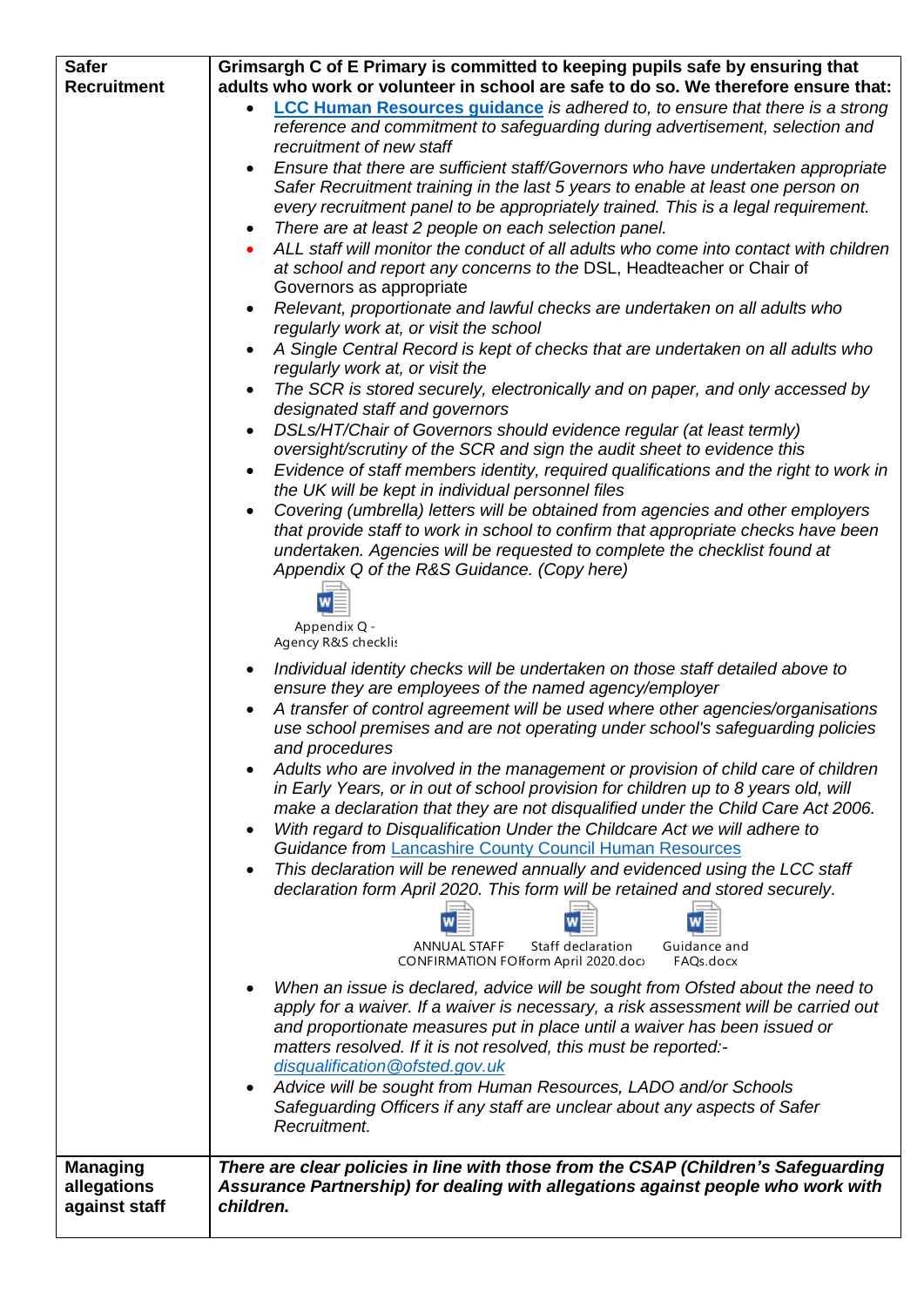|                 | Such policies make a clear distinction between an allegation, a concern about the quality<br>of care or practice or a complaint. An allegation may relate to a person who works with<br>children who has:                                                                                                                                                                                                                                                                                                                                                                                                                                                                                                                                                                                                                                                                                                                                                                                                                                                                                                                                                                                                                                                                                                                                                                                                                                              |
|-----------------|--------------------------------------------------------------------------------------------------------------------------------------------------------------------------------------------------------------------------------------------------------------------------------------------------------------------------------------------------------------------------------------------------------------------------------------------------------------------------------------------------------------------------------------------------------------------------------------------------------------------------------------------------------------------------------------------------------------------------------------------------------------------------------------------------------------------------------------------------------------------------------------------------------------------------------------------------------------------------------------------------------------------------------------------------------------------------------------------------------------------------------------------------------------------------------------------------------------------------------------------------------------------------------------------------------------------------------------------------------------------------------------------------------------------------------------------------------|
|                 | Behaved in a way that has harmed a child, or may have harmed a child;<br>Possibly committed a criminal offence against or related to a child; or.<br>Behaved towards a child or children in a way that indicates they may pose a risk<br>of harm to children.<br>behaved or may have behaved in a way that indicates they may not be suitable to<br>work with children.                                                                                                                                                                                                                                                                                                                                                                                                                                                                                                                                                                                                                                                                                                                                                                                                                                                                                                                                                                                                                                                                                |
|                 | Further information, LADO information and flowchart of how allegations are managed: -                                                                                                                                                                                                                                                                                                                                                                                                                                                                                                                                                                                                                                                                                                                                                                                                                                                                                                                                                                                                                                                                                                                                                                                                                                                                                                                                                                  |
|                 | LADO Details and<br>2020 LADO<br>Managing Allegatio Allegations Notificat                                                                                                                                                                                                                                                                                                                                                                                                                                                                                                                                                                                                                                                                                                                                                                                                                                                                                                                                                                                                                                                                                                                                                                                                                                                                                                                                                                              |
|                 | All staff at Grimsargh St Michael's C of E Primary are aware of these procedures<br>and aware of the following expectations and protocol:-                                                                                                                                                                                                                                                                                                                                                                                                                                                                                                                                                                                                                                                                                                                                                                                                                                                                                                                                                                                                                                                                                                                                                                                                                                                                                                             |
|                 | ALL staff and volunteers are aware that they must refer allegations or concerns<br>$\bullet$<br>around staff (including supply staff) conduct to the Headteacher<br>ALL staff and volunteers are aware of the requirement to, and process of referring<br>$\bullet$<br>allegations or concerns around the Headteacher to the nominated Governor<br>The Headteacher and/or Chair of Governors will discuss the allegation with the<br>$\bullet$<br>Local Authority Designated Officer (LADO)<br>CSAP procedures for dealing with allegations against staff will be followed<br>http://panlancashirescb.proceduresonline.com/chapters/p_allegations.html<br>ALL staff and volunteers remember that the welfare of the child is paramount and<br>$\bullet$<br>that they have a duty to inform DSL if any adult's conduct gives cause for concern<br>All concerns of poor practice or possible child abuse by staff and volunteers<br>$\bullet$<br>should be reported to the headteacher/DSL<br>Complaints about the headteacher should be reported to the Chair of Governors<br>ALL staff are aware of the school's Whistle Blowing Policy which enables staff to<br>raise concerns or allegations in confidence and for a sensitive enquiry to take<br>place<br>Staff are fully aware of Guidance for Safer Working Practice and Staff Code of<br>$\bullet$<br>conduct and are aware of professional expectations of their own behaviour and<br>conduct. |
| <b>Visitors</b> | Grimsargh St Michael's C of E Primary is committed to keeping pupils safe by<br>ensuring that visitors to school do not pose a risk to children at our school. We<br>therefore ensure that:                                                                                                                                                                                                                                                                                                                                                                                                                                                                                                                                                                                                                                                                                                                                                                                                                                                                                                                                                                                                                                                                                                                                                                                                                                                            |
|                 | Visitors to school sign in on the electronic system and wear identification sticker<br>$\bullet$<br>to indicate they have done so<br>ALL staff and children, where appropriate, will challenge visitors to school who<br>$\bullet$                                                                                                                                                                                                                                                                                                                                                                                                                                                                                                                                                                                                                                                                                                                                                                                                                                                                                                                                                                                                                                                                                                                                                                                                                     |
|                 | are not wearing correct identification<br>Visitors sign out on the electronic system and remove their identification when<br>$\bullet$                                                                                                                                                                                                                                                                                                                                                                                                                                                                                                                                                                                                                                                                                                                                                                                                                                                                                                                                                                                                                                                                                                                                                                                                                                                                                                                 |
|                 | they leave the school                                                                                                                                                                                                                                                                                                                                                                                                                                                                                                                                                                                                                                                                                                                                                                                                                                                                                                                                                                                                                                                                                                                                                                                                                                                                                                                                                                                                                                  |
|                 | Visitors are made aware of who to speak to if they are worried about a child<br>$\bullet$<br>during their visit by                                                                                                                                                                                                                                                                                                                                                                                                                                                                                                                                                                                                                                                                                                                                                                                                                                                                                                                                                                                                                                                                                                                                                                                                                                                                                                                                     |
|                 | Visitors are accompanied during their visit, when children are present, unless they<br>$\bullet$<br>have undergone relevant checks and these are accepted and verified by DSL or<br>Headteacher                                                                                                                                                                                                                                                                                                                                                                                                                                                                                                                                                                                                                                                                                                                                                                                                                                                                                                                                                                                                                                                                                                                                                                                                                                                        |
|                 | Visitors will behave in a way that is compliant with the school's code of conduct<br>$\bullet$<br>Visitors working with children must hand their mobile phone into the school office<br>$\bullet$<br>on signing in and will receive it back when signing out. Visitors not working with<br>children will not use mobile phones or other similar electronic devices during their<br>visit unless agreed by the Headteacher or DSL.                                                                                                                                                                                                                                                                                                                                                                                                                                                                                                                                                                                                                                                                                                                                                                                                                                                                                                                                                                                                                      |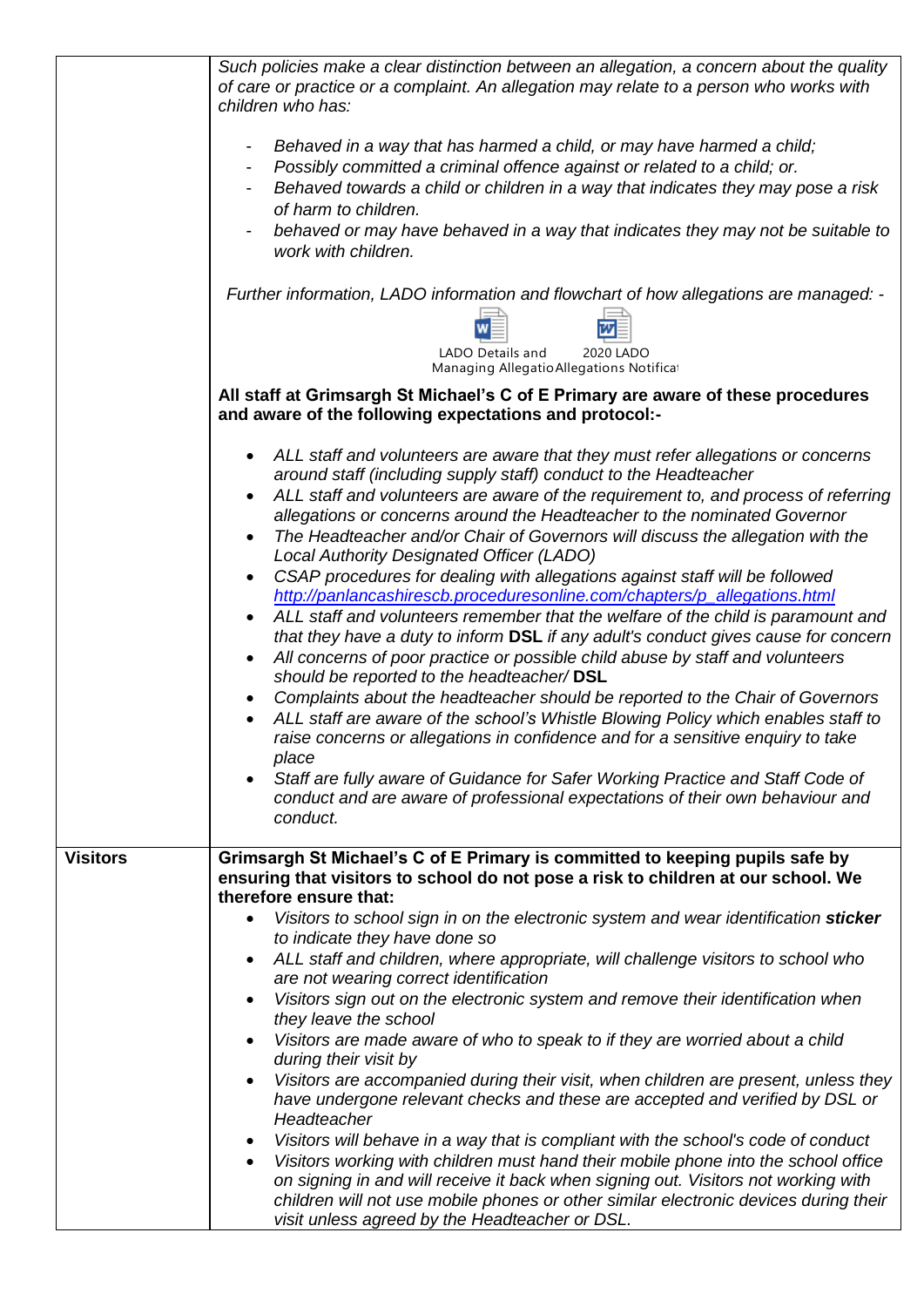|                                             | $\bullet$<br>$\bullet$                                                                                                                                                                                                                                                                                                                                                                                                                                                                                                                                                                                                                                                                                                                                                                                                                                                                                                                                                                                                                                                                                                                                                                                                                                                                                                                                                                                                                                                                                                                                                                                                                                                                                                                                                                                                                                                                                                                                                                                                                                                                                                                                                                                                                                                                                                                                                                       | Visitors working with children will not initiate contact or conversations with pupils<br>unless this is relevant and appropriate to the reason for their visit<br>When there are several visitors to the school at the same time (such as for an<br>assembly etc.) there will be adequate staff supervision of children and visitors. A<br>risk assessment will be undertaken if deemed necessary or appropriate<br>When visitors are undertaking activities with children, content of the activity will be<br>agreed with the Headteacher or DSL, prior to the visit. |  |
|---------------------------------------------|----------------------------------------------------------------------------------------------------------------------------------------------------------------------------------------------------------------------------------------------------------------------------------------------------------------------------------------------------------------------------------------------------------------------------------------------------------------------------------------------------------------------------------------------------------------------------------------------------------------------------------------------------------------------------------------------------------------------------------------------------------------------------------------------------------------------------------------------------------------------------------------------------------------------------------------------------------------------------------------------------------------------------------------------------------------------------------------------------------------------------------------------------------------------------------------------------------------------------------------------------------------------------------------------------------------------------------------------------------------------------------------------------------------------------------------------------------------------------------------------------------------------------------------------------------------------------------------------------------------------------------------------------------------------------------------------------------------------------------------------------------------------------------------------------------------------------------------------------------------------------------------------------------------------------------------------------------------------------------------------------------------------------------------------------------------------------------------------------------------------------------------------------------------------------------------------------------------------------------------------------------------------------------------------------------------------------------------------------------------------------------------------|------------------------------------------------------------------------------------------------------------------------------------------------------------------------------------------------------------------------------------------------------------------------------------------------------------------------------------------------------------------------------------------------------------------------------------------------------------------------------------------------------------------------------------------------------------------------|--|
| <b>Cameras, Mobile</b><br><b>Phones and</b> | <b>Foundation Stage, EYFS 2017)</b>                                                                                                                                                                                                                                                                                                                                                                                                                                                                                                                                                                                                                                                                                                                                                                                                                                                                                                                                                                                                                                                                                                                                                                                                                                                                                                                                                                                                                                                                                                                                                                                                                                                                                                                                                                                                                                                                                                                                                                                                                                                                                                                                                                                                                                                                                                                                                          | (This section is legally applicable to all early years' settings) (The Early Years                                                                                                                                                                                                                                                                                                                                                                                                                                                                                     |  |
| <b>Devices</b>                              | All settings are advised to retain this section within their policy.                                                                                                                                                                                                                                                                                                                                                                                                                                                                                                                                                                                                                                                                                                                                                                                                                                                                                                                                                                                                                                                                                                                                                                                                                                                                                                                                                                                                                                                                                                                                                                                                                                                                                                                                                                                                                                                                                                                                                                                                                                                                                                                                                                                                                                                                                                                         |                                                                                                                                                                                                                                                                                                                                                                                                                                                                                                                                                                        |  |
|                                             | ensuring that electronic devices such as cameras, phones and tablets are used in<br>an appropriate manner. School will therefore ensure that:<br>parental consent is obtained to take and use photographs and/or videos of<br>children<br>parental consent is obtained for photographs to be taken by the media for use in<br>relation to promoting or publishing the school<br>separate parental consent is obtained if any other agency requests to take<br>photographs of any child<br>parental consent will be valid for 5 years but may be sought more regularly at the<br>discretion of the Headteacher<br>images will be uploaded to, and stored in a secure place for a relevant amount of<br>time, this may be for longer than the child is at school if appropriate<br>photographs and videos of children are only taken to provide evidence of their<br>achievements for developmental records or for other school related purposes<br>staff, visitors, volunteers and students do not use their own mobile phones to take<br>or record any images of children<br>the school's digital camera/s or memory cards must not leave the school setting<br>$\bullet$<br>unless this is agreed by the Headteacher for official school business<br>photos are printed/uploaded in the setting by staff and once done images are t<br>immediately removed from the cameras memory<br>parents are reminded frequently of the risks associated with posting images of<br>children to social media<br>parents are reminded frequently that they are not permitted to distribute or post<br>images that contain children other than their own<br>staff, volunteers and visitors will not use mobile phones in toilet or changing areas<br>٠<br>The Code of Conduct will outline when and where staff, volunteers and visitors<br>$\bullet$<br>can use their mobile phones<br>ALL staff, volunteers and visitors will adhere to the above policies and failure to<br>do so will be addressed appropriately by the Headteacher and/or the Governing<br><b>Body</b><br>Pupils' use of mobile phones and other devices will be managed under the<br>school's Home/School Agreement/Acceptable Use/Behaviour Policy/Online<br>Safety Policy/School Visitor Policy.<br>DFE Advice; Searching, Screening and Confiscation is followed where there is<br>a need to search a pupil for a mobile device. |                                                                                                                                                                                                                                                                                                                                                                                                                                                                                                                                                                        |  |
| <b>Review Dates</b>                         | Policy adopted by the                                                                                                                                                                                                                                                                                                                                                                                                                                                                                                                                                                                                                                                                                                                                                                                                                                                                                                                                                                                                                                                                                                                                                                                                                                                                                                                                                                                                                                                                                                                                                                                                                                                                                                                                                                                                                                                                                                                                                                                                                                                                                                                                                                                                                                                                                                                                                                        |                                                                                                                                                                                                                                                                                                                                                                                                                                                                                                                                                                        |  |
|                                             | <b>Governing Board on:</b><br>Policy to be reviewed no                                                                                                                                                                                                                                                                                                                                                                                                                                                                                                                                                                                                                                                                                                                                                                                                                                                                                                                                                                                                                                                                                                                                                                                                                                                                                                                                                                                                                                                                                                                                                                                                                                                                                                                                                                                                                                                                                                                                                                                                                                                                                                                                                                                                                                                                                                                                       | January 2022                                                                                                                                                                                                                                                                                                                                                                                                                                                                                                                                                           |  |
|                                             | later than:                                                                                                                                                                                                                                                                                                                                                                                                                                                                                                                                                                                                                                                                                                                                                                                                                                                                                                                                                                                                                                                                                                                                                                                                                                                                                                                                                                                                                                                                                                                                                                                                                                                                                                                                                                                                                                                                                                                                                                                                                                                                                                                                                                                                                                                                                                                                                                                  |                                                                                                                                                                                                                                                                                                                                                                                                                                                                                                                                                                        |  |
| <b>Key Personnel</b><br>and Training        | <b>Designated Safeguarding</b><br>Lead (DSL)                                                                                                                                                                                                                                                                                                                                                                                                                                                                                                                                                                                                                                                                                                                                                                                                                                                                                                                                                                                                                                                                                                                                                                                                                                                                                                                                                                                                                                                                                                                                                                                                                                                                                                                                                                                                                                                                                                                                                                                                                                                                                                                                                                                                                                                                                                                                                 | <b>Mr Stuart Booth</b>                                                                                                                                                                                                                                                                                                                                                                                                                                                                                                                                                 |  |
| <b>Details</b>                              | Date DSL Training Attended                                                                                                                                                                                                                                                                                                                                                                                                                                                                                                                                                                                                                                                                                                                                                                                                                                                                                                                                                                                                                                                                                                                                                                                                                                                                                                                                                                                                                                                                                                                                                                                                                                                                                                                                                                                                                                                                                                                                                                                                                                                                                                                                                                                                                                                                                                                                                                   | $8th$ July 2021                                                                                                                                                                                                                                                                                                                                                                                                                                                                                                                                                        |  |
|                                             | <b>Back-up/Deputy DSL(s)</b>                                                                                                                                                                                                                                                                                                                                                                                                                                                                                                                                                                                                                                                                                                                                                                                                                                                                                                                                                                                                                                                                                                                                                                                                                                                                                                                                                                                                                                                                                                                                                                                                                                                                                                                                                                                                                                                                                                                                                                                                                                                                                                                                                                                                                                                                                                                                                                 | <b>Miss Helen Smith</b>                                                                                                                                                                                                                                                                                                                                                                                                                                                                                                                                                |  |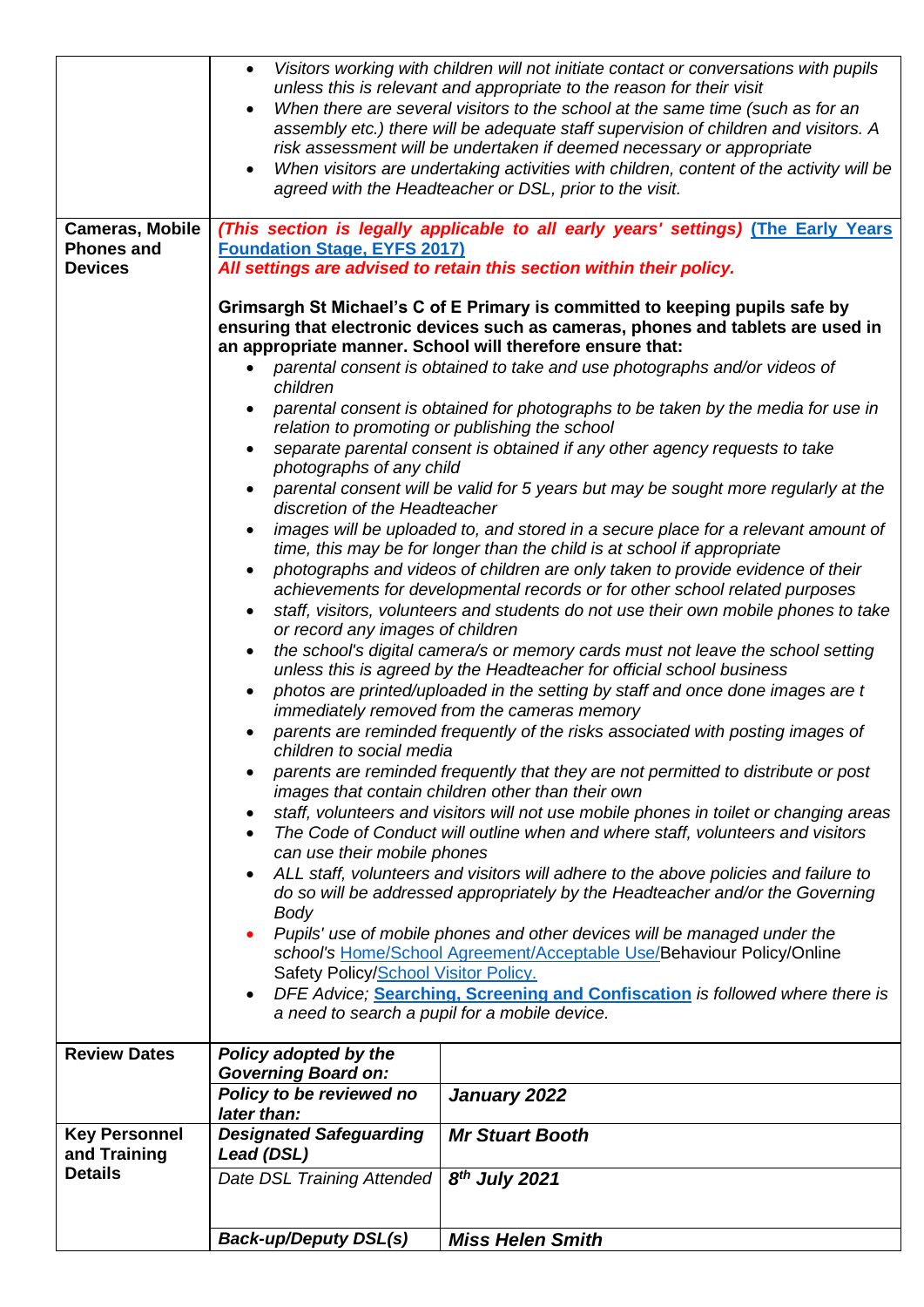|                        | Date DSL Training Attended                                                 | 8 <sup>th</sup> July 2021                                                                                                                                                                                                                                                                   |
|------------------------|----------------------------------------------------------------------------|---------------------------------------------------------------------------------------------------------------------------------------------------------------------------------------------------------------------------------------------------------------------------------------------|
|                        | <b>Prevent Lead</b>                                                        | <b>Mr Stuart Booth</b>                                                                                                                                                                                                                                                                      |
|                        | Date Prevent training<br>attended                                          | 23rd June 2020 (Online)                                                                                                                                                                                                                                                                     |
|                        | <b>Headteacher</b>                                                         | <b>Mr Stuart Booth</b>                                                                                                                                                                                                                                                                      |
|                        | Date safeguarding training<br>attended (state type of<br><i>training</i> ) | 8 <sup>th</sup> July 2021                                                                                                                                                                                                                                                                   |
|                        | <b>Chair Of Governors</b>                                                  | <b>Mr Wayne Bretherton</b>                                                                                                                                                                                                                                                                  |
|                        | Date safeguarding training<br>attended (state type of<br>training)         |                                                                                                                                                                                                                                                                                             |
|                        | <b>Safeguarding Governor</b>                                               | <b>Mr Wayne Bretherton</b>                                                                                                                                                                                                                                                                  |
|                        | Date safeguarding training<br>attended (state type of<br><i>training</i> ) |                                                                                                                                                                                                                                                                                             |
| <b>Useful Contacts</b> | <b>LCC Schools</b><br><b>Safeguarding Officer</b>                          | Victoria Wallace 01772 531196<br>school.safequarding@lancashire.gov.uk                                                                                                                                                                                                                      |
|                        | <b>LADO - (Local Authority</b><br><b>Designated Officer)</b>               | Tim Booth / Shane Penn / Donna Green 01772 536694<br>LADO.admin@lancashire.gov.uk                                                                                                                                                                                                           |
|                        | <b>MASH Education Officers</b>                                             | Jenny Ashton 01772 531643<br>jennifer.ashton@lancashire.gov.uk<br>Matt Chipchase 01254 220989<br>matt.chipchase@lancashire.gov.uk                                                                                                                                                           |
|                        | <b>Children and Family</b><br><b>Wellbeing Service</b><br>CON <sub>2</sub> | The Children and Family Wellbeing Service (CFW)<br>offers support to children, young people age 0-19+yrs (0 -<br>25yrs for SEND) and their families across Lancashire.                                                                                                                      |
|                        |                                                                            | Any agency can request access to this <b>support</b> for a<br>family or individual child by making a Request for<br>Support. Please note that a CAF (Early Help Assessment)<br>should be in place.                                                                                          |
|                        | <b>Lancashire Children's</b><br><b>Social Care / MASH</b><br>CON 3 and 4   | Anyone can raise a concern about the safety and welfare<br>of a child by calling 0300 123 6720 (or between 5.00pm -<br>8.00am on 0300 123 6722.)*                                                                                                                                           |
|                        |                                                                            | Before you make contact with MASH you need to consider<br>if the child or young person's needs can be met by<br>services from within your own agency, or by other<br>professionals already involved with the family, including<br>consideration to initiating a CAF (Early Help Assessment) |